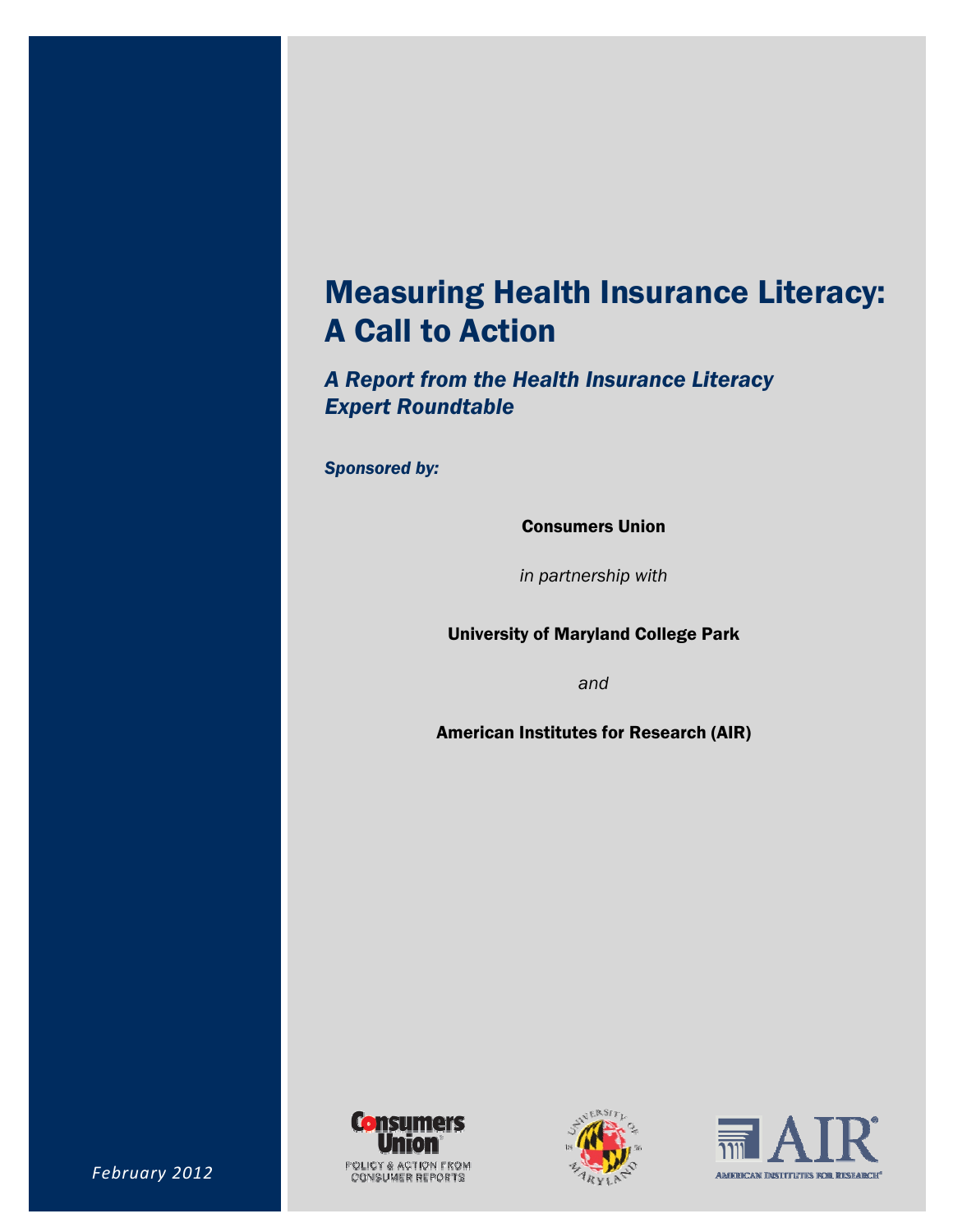### **Executive Summary**

On November 14, 2011, a 1-day roundtable was held at the Kaiser Family Foundation in Washington, DC, to discuss a widely recognized, if poorly documented, problem: consumers' struggles to understand and use health insurance. A diverse group of experts from academia, advocacy, health plans, and private research firms brought their perspectives and experience to the meeting.

Consumer testing conducted by Consumers Union, a literature review conducted by American Institutes for Research<sup>®</sup> ( $\overrightarrow{AIR}^{\circledcirc}$ ), and the experiences of the participants confirmed two critical facts:

- 1. Consumers have serious difficulties understanding and using health insurance.
- 2. There is a dearth of usable information on the precise barriers facing consumers.

These health insurance difficulties take a toll on consumers' health and financial well-being, and they have cost implications for health plans and the nation.

Although we have a general impression that consumers struggle to understand health insurance, we lack a precise language for describing what is difficult for consumers about this product. As with many things, developing a "common language"—in the form of a widely accepted *health insurance literacy* measure—brings to the discussion precision as well as an ability to develop a sophisticated understanding of the barriers facing consumers.

A key proposition debated and agreed to by the panel was:

*A widely accepted measure of consumer health insurance literacy is fundamental to shaping effective consumer education, policy development, and research around health insurance "behaviors"; i.e., selection and use of health insurance.* 

The expert panel endorsed the launch of a multi-stakeholder project to create a health insurance literacy measure. To provide the foundation for the project, the participants:

- 1. Explored and confirmed the need for such a measure,
- 2. Developed a preliminary concept of what a health insurance literate person would be able to do,
- 3. Crafted a working definition of health insurance literacy,
- 4. Discussed a preliminary conceptual model, and
- 5. Engaged in a robust discussion of how the measure would be used.

Roundtable participants arrived at the following working definition of health insurance literacy:

*Health insurance literacy measures the degree to which individuals have the knowledge, ability, and confidence to find and evaluate information about health plans, select the best plan for their own (or their family's) financial and health circumstances, and use the plan once enrolled.* 

Participants also discussed timing and roles. Roundtable participants agreed that a health insurance literacy measure would be critical for supporting implementation of the reforms called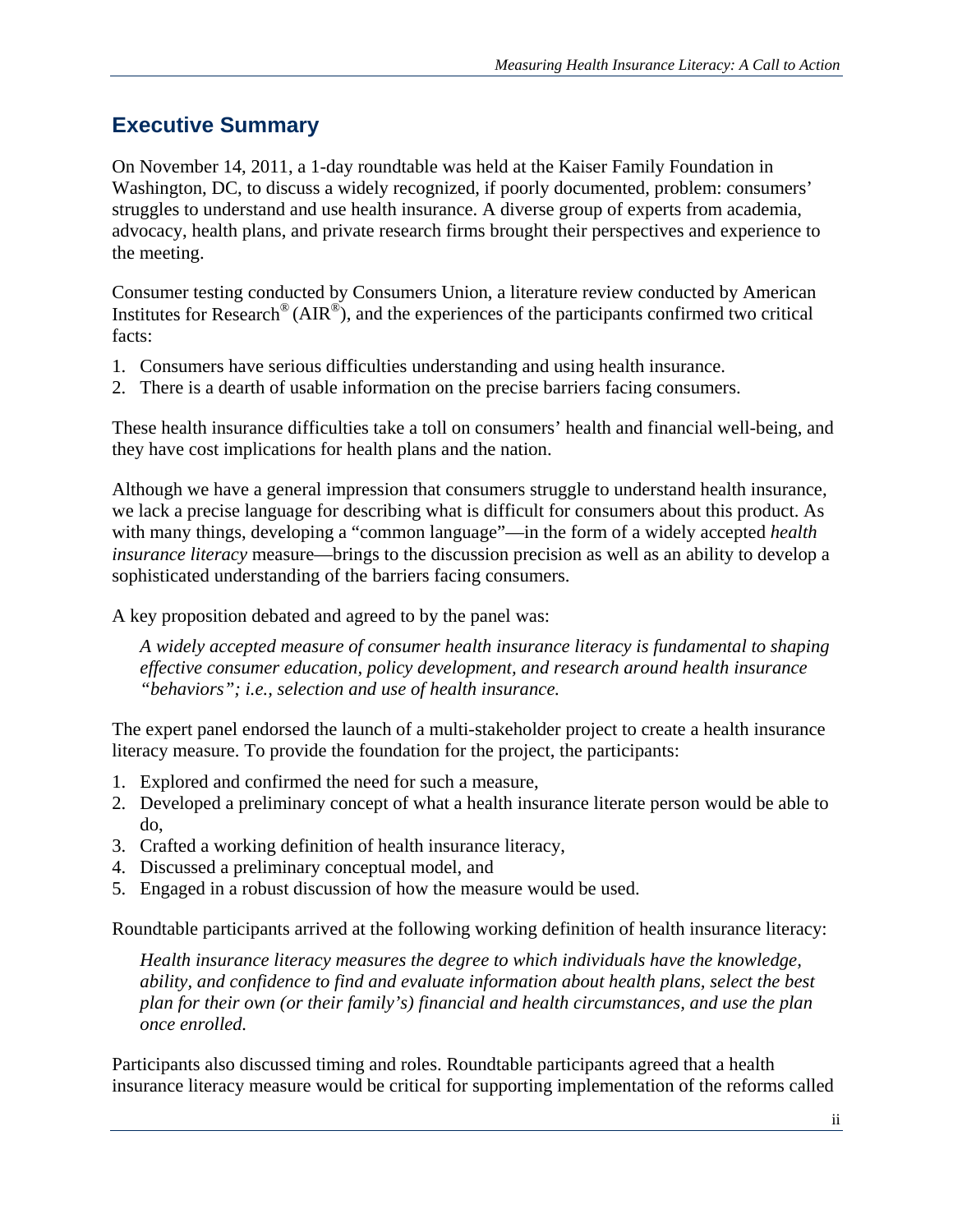for by the Affordable Care Act. The Act calls for major reforms to begin on January 1, 2014, with open enrollment beginning in October 2013. Because of this timing, **the ambitious goal of the project team is to complete the formulation and testing of the measure by the end of 2012.** If we are able to adhere to this timetable, the measure—as well as the improved information that will arise from testing process—will be available to states, health plans, consumer advocates, and consumer educators to perform needs assessments, design new materials, and monitor the success of their outreach efforts and other policy decisions.

### **How to Participate**

Most importantly, the group talked about the need to involve a large and diverse group of stakeholders. For the new health insurance literacy measure to have an effect, it will have to be developed rigorously with the input of this diverse group spanning the academic, public, and private sectors, and including policymakers, regulators, health insurance plans, consumer educators, and consumer advocates.

The final section of this report includes detailed instructions about how interested stakeholders can become involved in the project. We welcome participation in these key areas:

- Forward the report to colleagues and follow progress of the project by **subscribing** to our Listserv.
- **Respond** to the proposed building blocks in this report.
- Participate in the **Research Committee** through peer review, formative development, field testing, or creation of the business case.
- Participate in the **Action Committee** so that the new measurement tool(s) is widely disseminated and provides actual benefit to consumers.
- Help us **identify potential funding** sources or contributing resources.
- Become a **spokesperson** for the project.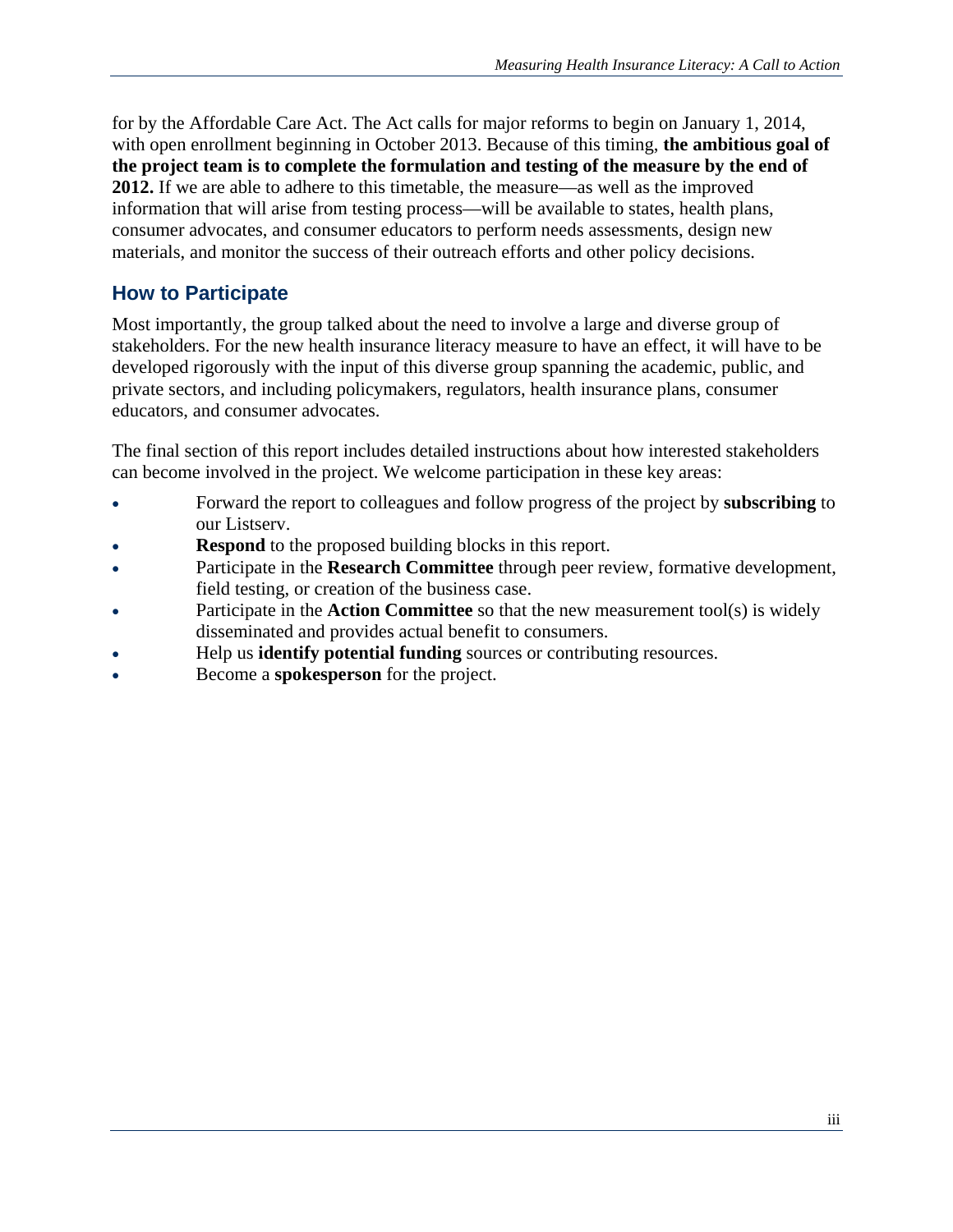### **Acknowledgments**

This roundtable meeting was successful due the efforts of many people.

Consumers Union recognized the need for a measure of consumers' health insurance literacy and sponsored the meeting. Lynn Quincy, senior policy analyst, led the effort and, along with consultant Wendy Child, is the primary author of this report.

Consumers Union is the policy and advocacy arm of *Consumer Reports*. Part of the mission of Consumers Union is to facilitate consumers' ability to function in the marketplace. Consistent with this mission, Consumers Union identified a critical gap in our understanding of consumers' ability to function in the health insurance marketplace. To fill this void, Consumers Union conducted three consumer testing studies concerning various features of a new health insurance disclosure form that was being developed by the National Association of Insurance Commissioners (Quincy 2010, Quincy 2011-B, 2011-C). Testing this health insurance disclosure form drove home just how difficult health insurance documents are for people to understand. Variation in consumers' ability to use health plan information was readily apparent, but no standard existed to measure or incorporate this variation into the study findings. The studies also revealed how profoundly difficult health plan comparisons were, leaving most consumers unable to compare their health plan options effectively (Quincy 2012).

Bonnie Braun, a professor at University of Maryland College Park School of Public Health and founding Director of the Horowitz Center for Health Literacy, had the initial vision to suggest that this need should be addressed as part of an ambitious, multistakeholder project.

Kristin Carman, Co-Director, Health Policy and Research at the American Institutes for Research® (AIR®), and San Keller, Principal Research Scientist at AIR®, quickly became core partners in the project, generously providing substantive expertise and the preliminary literature review.

The American Institutes for Research bring extensive experience in developing measures of consumer literacy, consumer and patient experience in health care, studying and developing interventions to support consumer use and adoption of comparative information to choose treatments, health care providers, and insurance; and their mission to conduct and apply the best behavioral and social science research and evaluation towards improving peoples' lives, with a special emphasis on the disadvantaged. AIR's experience can be leveraged to provide critical insight to the project.

The Kaiser Family Foundation provided our meeting space. Consumers Union's Theresa Thomas expertly took care of all the logistical details.

Wendy Child, a qualitative research and communication planning consultant, took notes, recorded our deliberations, and prepared a preliminary draft of this report.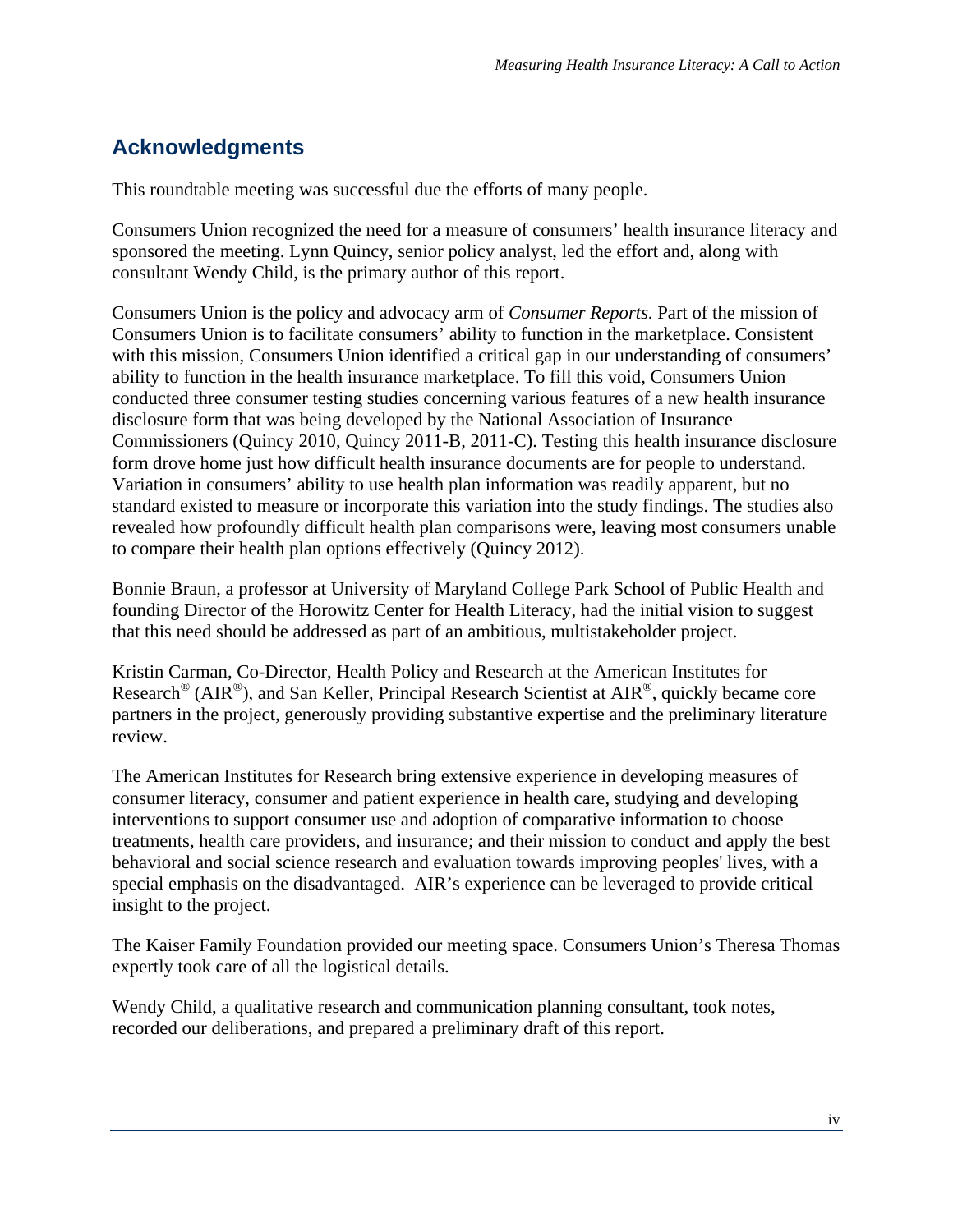| expert reditations participants gave gonerously<br>$\mathbf{v}$ , and and<br>expertise. In alphabetical order, the participants were: |                                                                                                                                                                                                                                     |  |  |  |
|---------------------------------------------------------------------------------------------------------------------------------------|-------------------------------------------------------------------------------------------------------------------------------------------------------------------------------------------------------------------------------------|--|--|--|
| <b>Name</b>                                                                                                                           | Organization                                                                                                                                                                                                                        |  |  |  |
| Nancy D. Berkman, PhD                                                                                                                 | Senior Health Policy Research Analyst<br>Program on Health Care Quality and Outcomes<br>Division of Health Services and Social Policy Research<br><b>RTI</b> International                                                          |  |  |  |
| Kate L. Bicego                                                                                                                        | <b>Consumer Education &amp; Enrollment Manager</b><br>Health Care For All (Massachusetts)                                                                                                                                           |  |  |  |
| Bonnie Braun, PhD                                                                                                                     | Professor, and Health Literacy Faculty Scholar<br>University of Maryland School of Public Health Department of Family<br>Science and Horowitz Center for Health Literacy                                                            |  |  |  |
| Kristin Carman, PhD                                                                                                                   | Co-Director<br>Health Policy & Research<br>American Institutes for Research                                                                                                                                                         |  |  |  |
| Kathy Coltin, MPH                                                                                                                     | Director, External Quality Data Initiatives<br>Harvard Pilgrim Health Care                                                                                                                                                          |  |  |  |
| Sandra J. Huston, PhD                                                                                                                 | <b>Associate Professor</b><br><b>Personal Financial Planning</b><br><b>Texas Tech University</b>                                                                                                                                    |  |  |  |
| San Keller, PhD                                                                                                                       | <b>Principal Research Scientist</b><br>American Institutes for Research                                                                                                                                                             |  |  |  |
| Lynn Little, MA                                                                                                                       | Extension Educator and Co-Chair, MoneySmart Impact Team<br>University of Maryland Extension-Washington County                                                                                                                       |  |  |  |
| Lynn Quincy, MA                                                                                                                       | Senior Health Policy Analyst<br><b>Consumers Union</b>                                                                                                                                                                              |  |  |  |
| Steve Rush, MA                                                                                                                        | Director Health Literacy Innovations Program<br>UnitedHealth Group Alliances                                                                                                                                                        |  |  |  |
| Susan Shockey, PhD                                                                                                                    | National Program Leader, U.S. Department of Agriculture,<br>National Institute for Agriculture, Division of Family and Consumer<br>Sciences, Washington, DC, and President,<br>American Association of Family and Consumer Sciences |  |  |  |

# **Most critical to our success, our expert roundtable participants gave generously of their time and**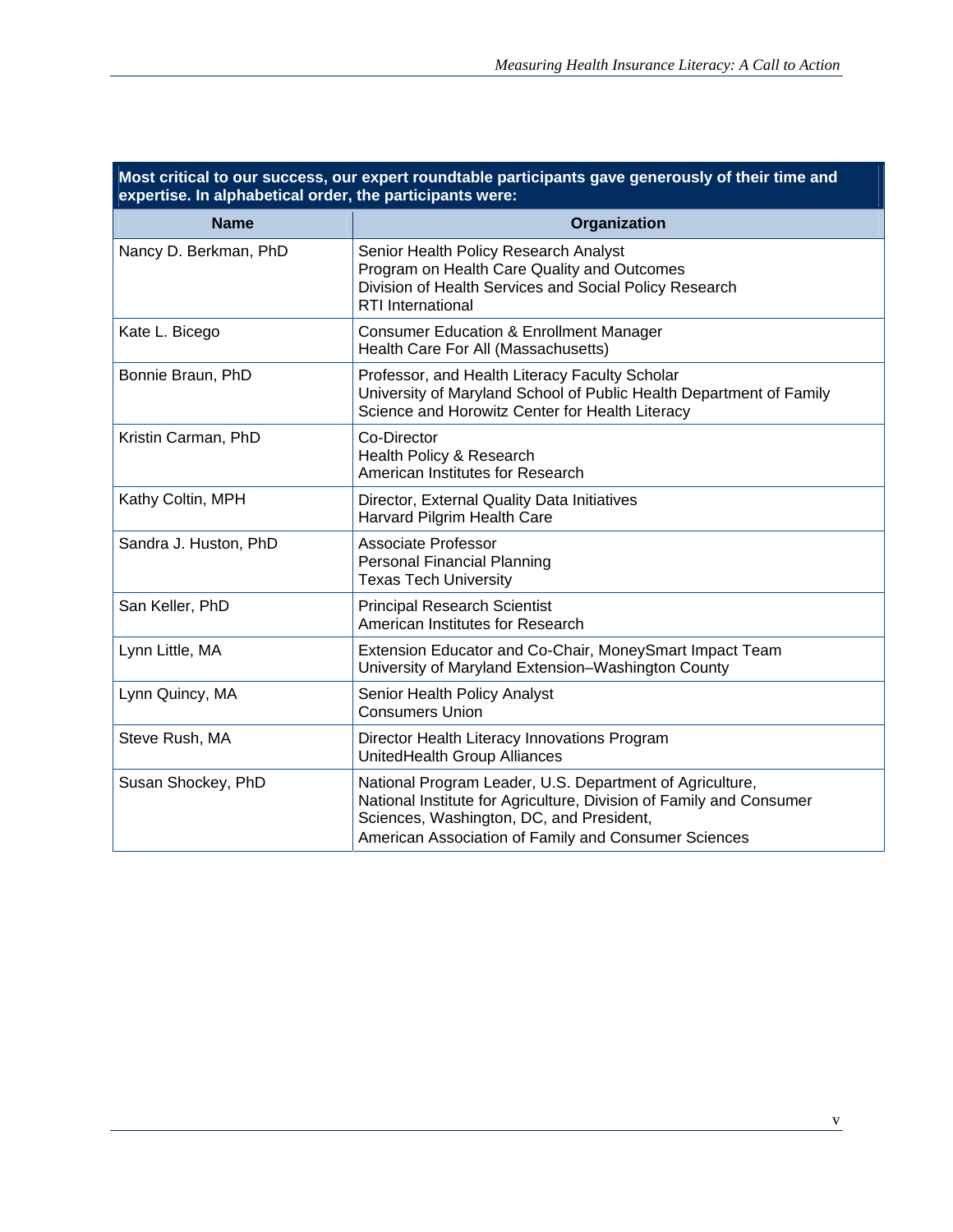### **Contents**

| I. |                                                                                |  |  |
|----|--------------------------------------------------------------------------------|--|--|
|    |                                                                                |  |  |
|    |                                                                                |  |  |
|    |                                                                                |  |  |
|    |                                                                                |  |  |
|    |                                                                                |  |  |
|    |                                                                                |  |  |
|    |                                                                                |  |  |
|    |                                                                                |  |  |
|    |                                                                                |  |  |
|    |                                                                                |  |  |
|    |                                                                                |  |  |
|    |                                                                                |  |  |
|    |                                                                                |  |  |
|    |                                                                                |  |  |
|    |                                                                                |  |  |
|    |                                                                                |  |  |
|    | Appendix B: Health Insurance Knowledge, Skills, and Confidence—A Draft List 22 |  |  |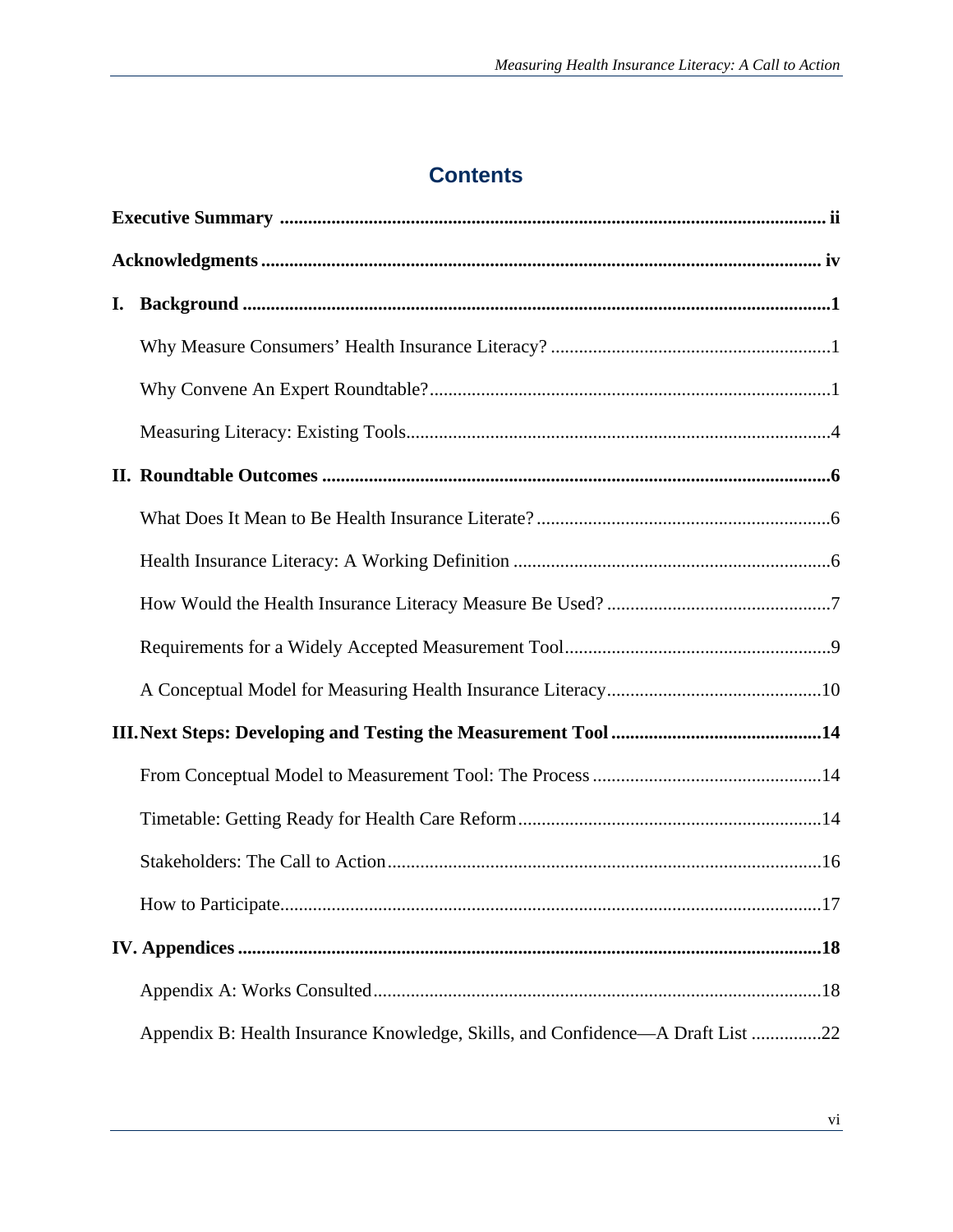### **I. Background**

### *Why Measure Consumers' Health Insurance Literacy?*

The United States has one of the most complicated systems in the world for financing health care. As our country grapples with reforms designed to improve access to health care, the role of health insurance is changing, as are consumers' responsibilities with respect to finding and selecting health insurance.

Many enacted and proposed reforms envision a competitive health insurance marketplace whereby consumers act as informed shoppers, driving health plan competition based on quality and value. The reality is that private health insurance, as well as Medicare (our nation's health insurance program for seniors and disabled persons) and Medicaid (our national program for low-income people), feature many complex provisions and rules for enrollment. Consumers' ability to understand, shop for, and use their health insurance plans is varied and, for some, extremely limited.

When consumers don't understand health insurance, it undermines not only the well-intentioned efforts of policymakers, but also a health plan's ability to communicate with their enrollees. It causes frustration among consumers and may undermine their coverage selection and their access to health care.

Although we have a general impression that consumers struggle to understand health insurance, we lack a precise language for describing what is difficult for consumers about this product. Unfortunately, efforts to improve consumers' ability to understand and use their health insurance will be undermined in the absence of a methodology for measuring these abilities.

For these reasons, this expert roundtable sought to begin developing a "common language." Our proposal is develop a widely accepted *health insurance literacy* measure to bring precision to the discussion, as well as to develop a more sophisticated understanding of the barriers facing consumers.

### *Why Convene An Expert Roundtable?*

 $\overline{a}$ 

Somewhat surprisingly, no widely accepted measure of health insurance literacy currently exists. In fact, until recently, very little information was available about what consumers do and do not understand about selecting and using commercial health insurance. The robust field of *health*  literacy<sup>1</sup> research has yielded more than 200 studies—but none of them explored consumers' ability to shop for and use their health insurance (Berkman et al., 2011).

<sup>&</sup>lt;sup>1</sup> The two terms are very similar: health literacy and health insurance literacy. Health literacy refers to the degree to which individuals can obtain, process, and understand the basic health information and services they need to make appropriate health decisions (Berkman et al. 2011). Health insurance literacy, however, is a newly conceived term intended to describe consumers' ability to understand and use their health insurance plans. In theory, health *insurance* literacy would be a subset of health literacy, but current health literacy tools cannot effectively measure this dimension of consumers' health care behaviors.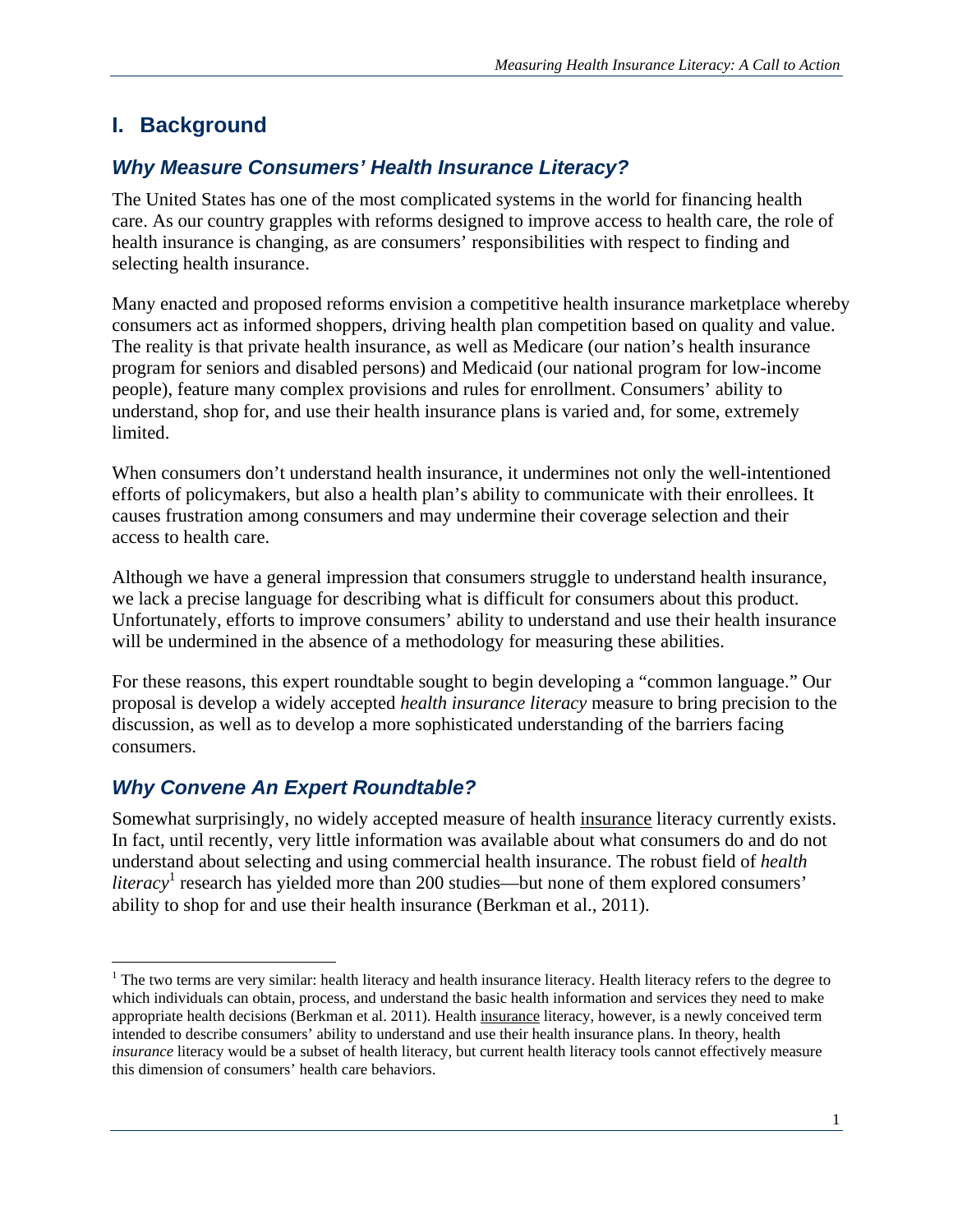In response, Consumers Union, along with our core partners, assembled a diverse group of stakeholder experts to discuss a key proposition and explore related questions. A 1-day roundtable was held on November 14, 2011, at the Kaiser Family Foundation in Washington, DC.

As a critical first step towards the goal of a developing a *widely accepted* measure, this expert panel encompassed a diverse group of stakeholders. Participants included measurement experts from the fields of consumers' health literacy and financial literacy, as well as "content" experts from the same fields. This interdisciplinary group included representatives from insurance plans, academia, consumer educators, consumer advocates, and private sector researchers. (See Acknowledgments for a list of panel participants.)

The key proposition placed before the roundtable was this:

*A widely accepted measure of consumer health insurance literacy is fundamental to shaping effective consumer education, policy development, and research around health insurance "behaviors"; i.e., selection and use of health insurance.* 

Over the course of the day, roundtable participants discussed and shared knowledge about:

- What is known about consumers' struggle with health insurance?
- What would a definition of health insurance literacy include?
- A conceptual framework or model for measuring health insurance literacy: what to measure and why?
- What can be learned, and possibly borrowed from, other measurement tools?
- The process for developing a measurement tool (content, data collection, field testing).
- The requirements for a widely adopted measure.

1

This report summarizes the results of the roundtable discussion and concludes with a variety of suggestions as to how other interested stakeholders can get involved in the project.

#### **Consumers' Ability to Understand Health Insurance: What We Know**

With an initiative of this type, it is critical to compile and build upon existing knowledge. Before and during the meeting, we shared what was known about consumers' ability to understand and use health insurance. As a literature review revealed and participants confirmed, studies that explore consumers' understanding of private health insurance are particularly rare.

In 2010 and 2011, Consumers Union conducted extensive consumer testing of a new health insurance disclosure form.<sup>2</sup> This exercise illuminated just how difficult health insurance documents are for people to understand. A literature review conducted by American Institutes for Research (AIR), as well as the expert roundtable discussion, confirmed a second, crucial fact: **few studies have explored the nuanced reasons why consumers struggle with health insurance.** 

 $2^2$  A complete description of this new form, as well as the full study results, can be found in three reports: Consumers Union 2010, Consumers Union 2011-B, Consumers Union 2011-C. A Summary Brief is also available (Quincy 2012).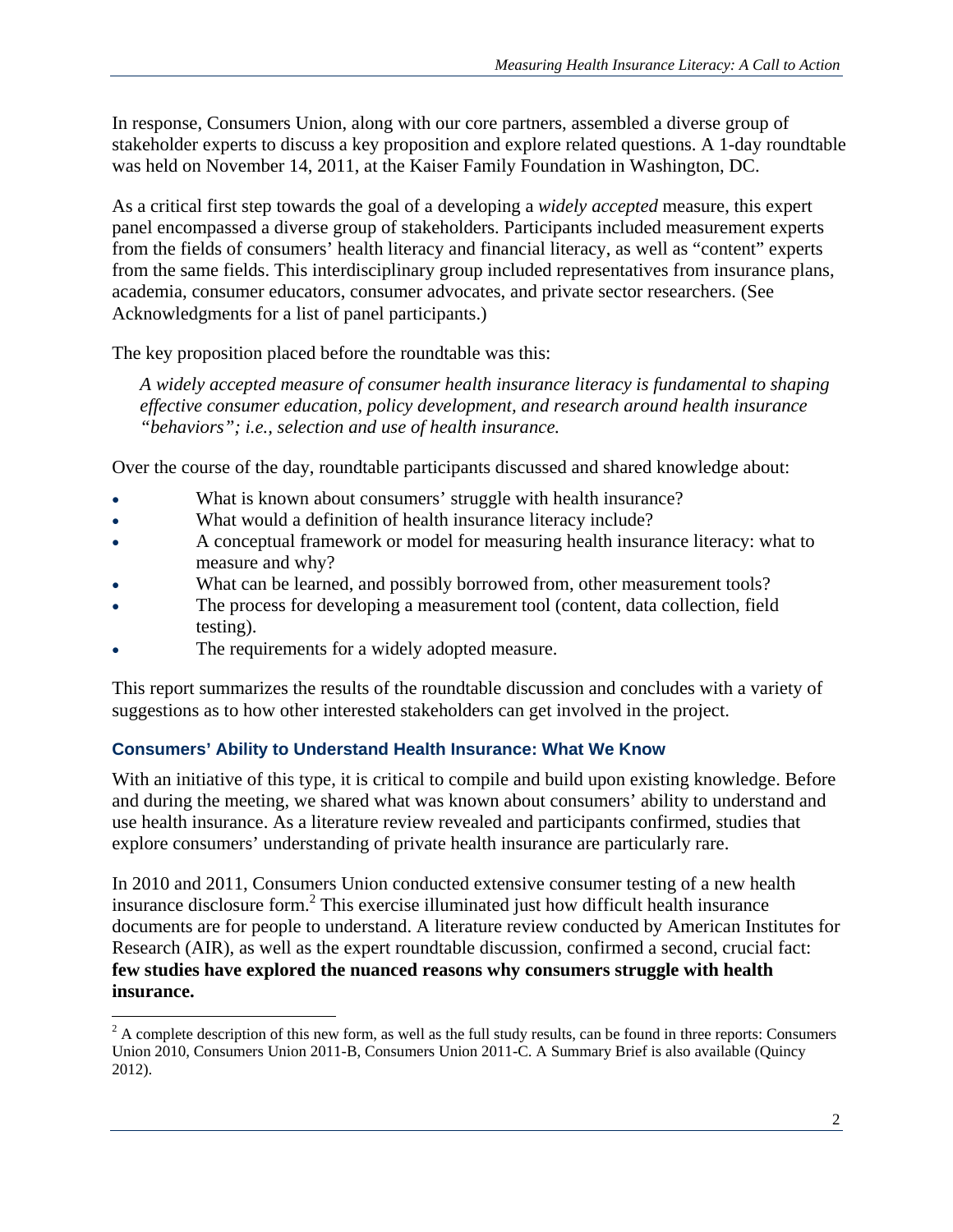The limited literature shows that consumers are confused about health insurance—both how to compare and choose plans, as well as how to use benefits. See Appendix A for a list of Works Consulted.

The literature showed:

- Consumers struggle with cost-sharing terminology, e.g., terms such as coinsurance, allowed amount, annual benefit limit, and out-of-pocket maximum (Quincy, 2010, 2011-B, 2011-C).
- Consumers struggle with some medical services terminology, e.g., the difference between a screening and diagnostic tests (Quincy, 2010, 2011-B).
- Consumers often stay in the same plan year after year, even when better choices are available to them (Gruber, 2009)
- People struggle to use certain types of informational formats, e.g., 88% of U.S. adults cannot calculate an employee's share of health insurance costs, using a table based on income and family size (Kutner et al., 2006).
- Consumers' ability to choose the "optimal" plan declines as the number of choices increase and as the complexity of the choices increases (Shaller 2005; Wood, 2011).
- Problems exist with self-efficacy—consumers dread shopping for health insurance and lack confidence in their ability to accurately assess their choices (Issacs 1996; Quincy, 2010, 2011-B).
- Problems with numeracy affect consumers ability to comprehend health plans (Greene et al., 2008; Wood, 2011)

Researchers also have speculated as to the adverse outcomes associated with poor understanding of health insurance:

- Delays or failure to enroll in any health plan (Dorn,  $2011$ )<sup>3</sup>
- Reduced ability to access needed care effectively (Dorn, 2011)
- Delaying or avoiding care (Dorn, 2011)
- Poor functioning of health care markets (Cebul 2011; Gruber, 2009; Maestas 2009; Quincy, 2012)
- Health insurance difficulties appear to be correlated with poor health status in the Medicare population (McCormack, 2009; Morgan, Teal, Hasche, et al., 2008).

These outcomes have important ramifications for health care costs generally, as well as for the viability and long-term sustainability of the Affordable Care Act (ACA).

Roundtable participants' own experiences corroborated these findings. For example, comments included:

*"The thing that's hardest for people to do on their own is make health insurance choices. Because there's nobody out there who's going to tell them what to do. I mean, once you're in a plan, you have someone you can call [at the plan to get help]."* 

 $\overline{a}$  $3$  Research shows that people without health insurance are less likely to seek care (Buchmueller, 2005).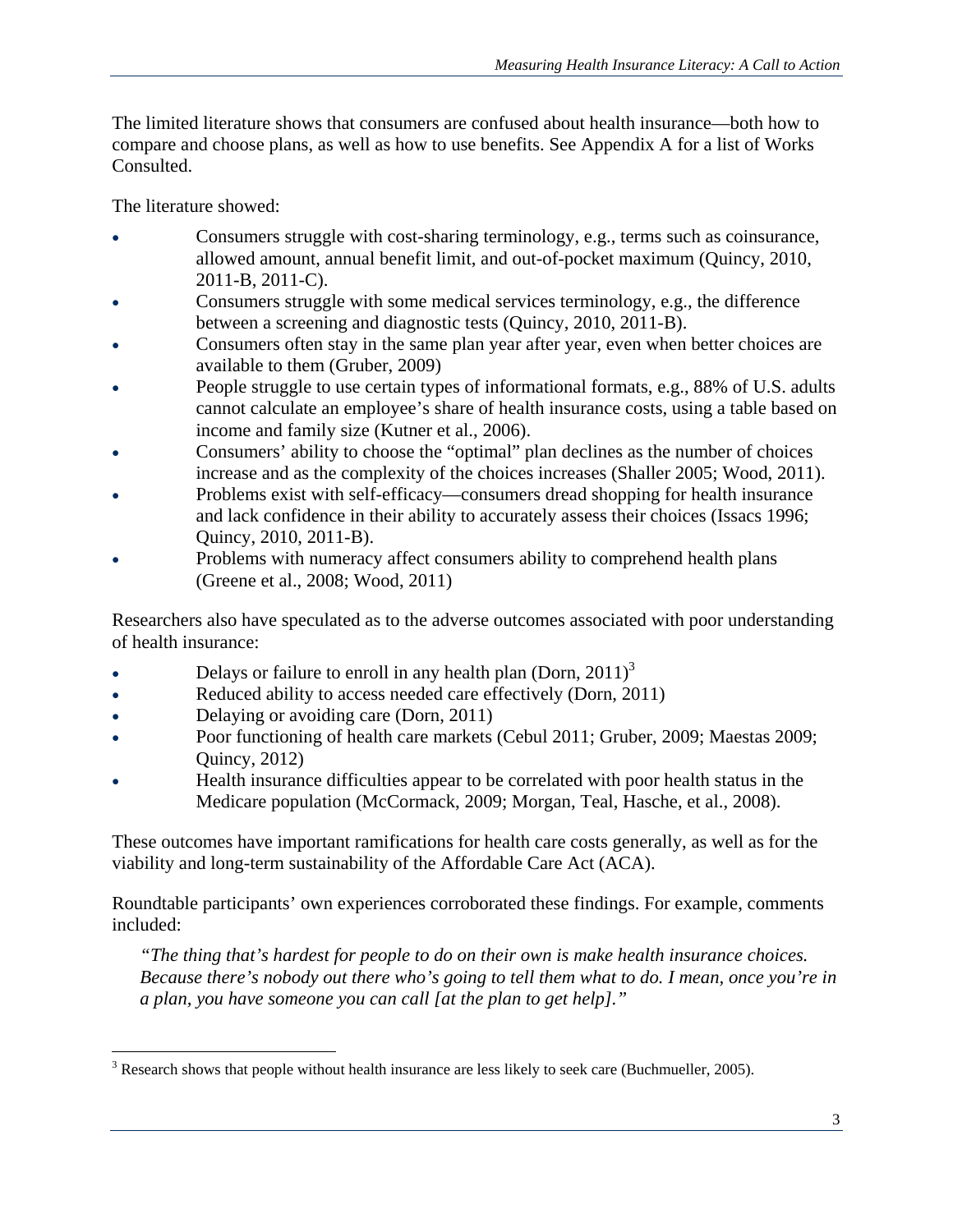*"Consumers have a good understanding of words and concepts like 'premium' and 'co-pay'. But after that, no. And they don't understand how poor their understanding is."* 

*"'High deductible,' 'low deductible'... Some people don't understand what these mean. The*  packets people get are huge—with 100 documents—and you have to do a lot of *comparison…and it's not just one or two [companies] they're comparing."* 

*"Plans are requiring more numeracy skills as we move into limited and tiered networks…"* 

*"[Re problems assessing health and financial risks…] Do they even think about, 'I have this condition and need drugs—so how [do I evaluate plans based on that?]'?"* 

*"We know from studies that consumers will stay with the plan they know—not switch to plans that may be better for them."* 

*"I made a decision about an insurance plan this year. Next year, I have to make another one. I need records, like my out of pocket costs…a basic thing I need to know is how to have those records, so I have them to make... a good decision."* 

### *Measuring Literacy: Existing Tools*

Literacy measures long have been used to quantify not only reading levels but also other types of abilities. Existing tools, particularly in the areas of health literacy and financial literacy, provide a solid starting point.

One key lesson is what *not* to do. Both the health and financial literacy fields face a proliferation of goals, definitions, and measurement tools, making it hard to consolidate findings across studies and inform policy (Huston 2010; Institute of Medicine, 2009)

However, existing measures of health and financial literacy also offer useful concepts, questions, and scoring methods even though they cannot measure health insurance literacy per se. These tools may provide potentially feasible data collection approaches (e.g., computer-assisted interview or survey), ideas for "domains" of measurement (e.g., prose, document, Web-based information seeking, self-perceived ability), or scoring approaches.

AIR provided the roundtable experts with an overview of the literature on 33 measurement tools related to health literacy, financial literacy, and insurance literacy. This survey found:

- Health literacy measures (13 tools), including direct testing of patients' abilities (7 tools); patients' self-reported abilities (3 tools); and population-based proxy measures  $(3 \text{ tools})$ ;
- Financial literacy measures (17 tools with insurance-related items); and
- Insurance literacy measure (3 tools).

Only three of these tools incorporated specific items related to health insurance. McCormack and colleagues (2009), for example, found that older adults were aware of health insurance terms but not whether older adults understood or utilized the concepts.

The review revealed that health literacy measures were generally designed for rapid screening in health care settings to assess how patients recognize medical terms (Davis, et al., 1991;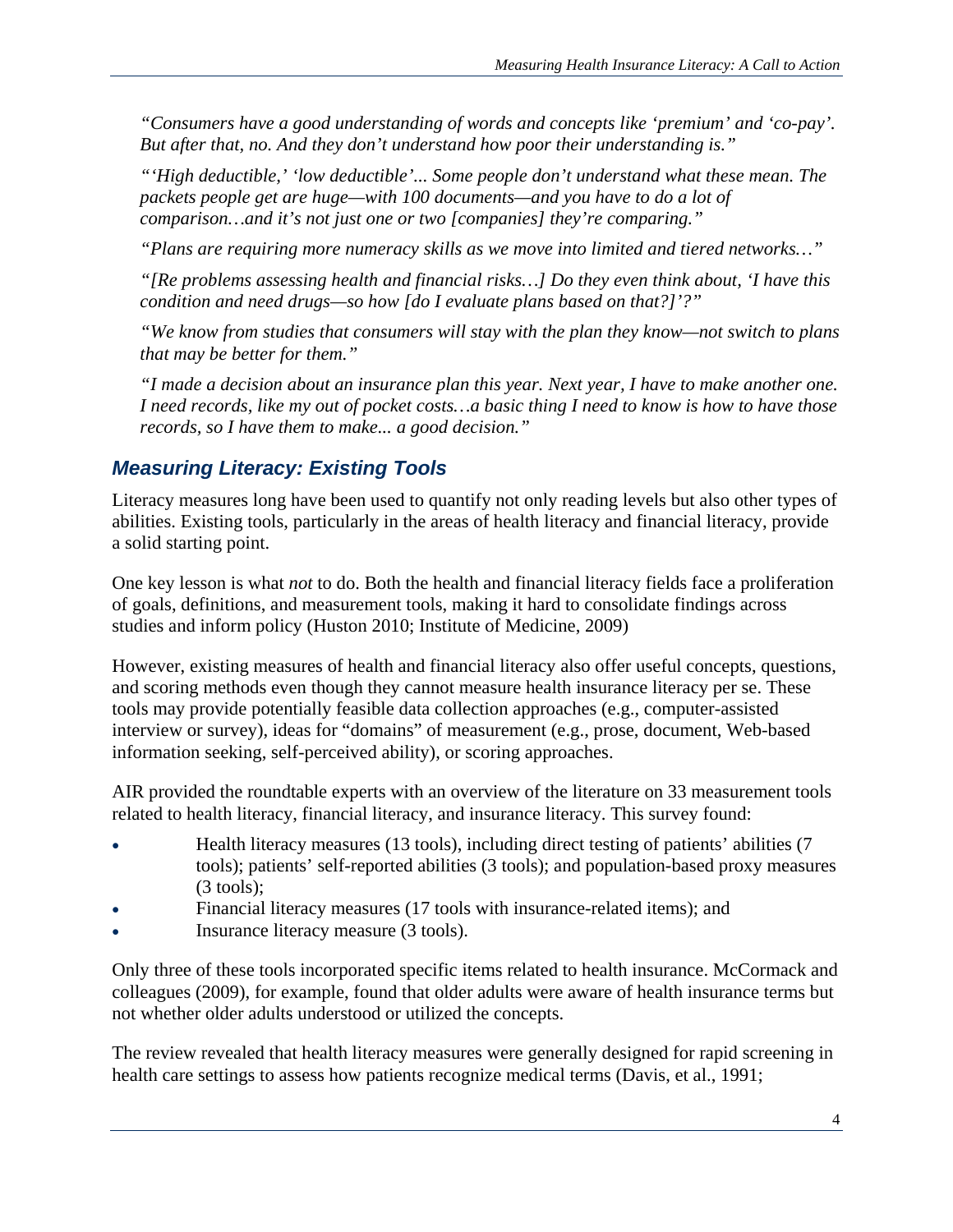Hanson-Divers, 1998; Weiss et al., 2005) or to identify clinically useful questions that might be effective for detecting inadequate or marginal health literacy (Parker et al., 1995).

Financial and insurance literacy measures were used to explain the need for consumer education and variation in outcomes (Huston, 2010) or for government regulation of the markets—to protect consumers from seller manipulation or misrepresentation (Tennyson, 2011).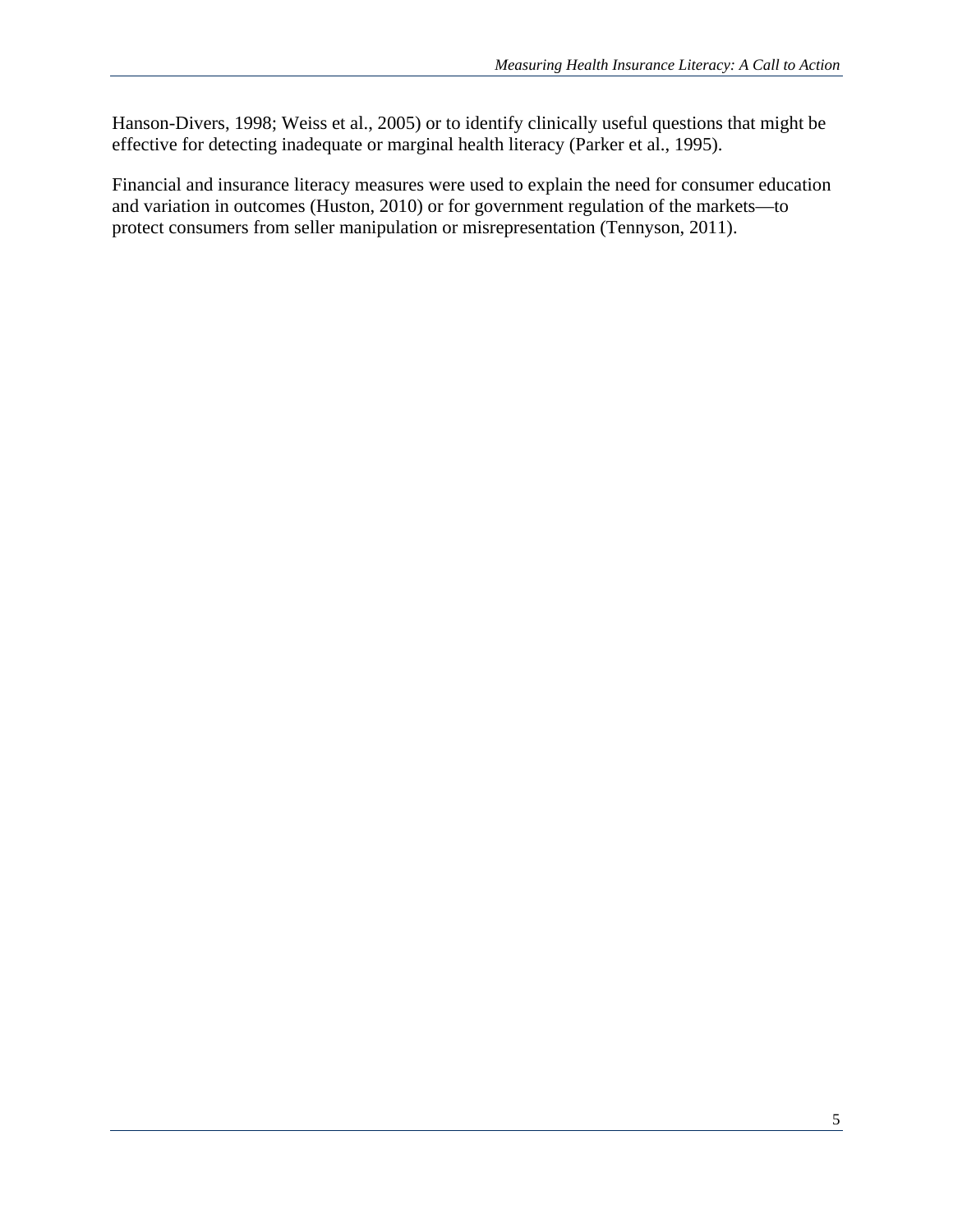### **II. Roundtable Outcomes**

A comprehensive measure is one that consists of items that test a theory, a framework, or a definition. Roundtable participants had a robust discussion on each of these items.

#### *What Does It Mean to Be Health Insurance Literate?*

A fundamental starting point is to agree on a definition of health insurance literacy. The absence of a widely agreed upon, precise definition can undermine future research efforts that might use the measure, as well as undermine confidence in the measure itself (Huston, 2010).

To address this question, roundtable participants discussed: what would a highly health insurance literate consumer be able to do?

The Roundtable experts readily agreed that consumer health insurance literacy encompasses more than just basic knowledge of health insurance. As one participant put it:

*"Just because you know something doesn't mean you can apply it."* 

The following summary of what a consumer who is highly health insurance literate would be able to do was proposed:

- Compare the key features of several health plans; understand the scope of covered services and the cost-sharing provisions associated with broad categories of services;
- Assess the adequacy and fit of the provider network for his or her (or family's) health and financial circumstances;
- Assess the quality of each plan in terms of measures that are important to him or her, such as processing claims or customer service;
- Understand an Explanation of Benefits (EOB);
- Understand his or her appeal rights; and
- Know where to turn for more information and help.

Verb usage is important in this type of exercise. For example, panelists debated what it meant to "understand." There was widespread agreement that consumers must have knowledge about health plan concepts and features, but they must also have other skills and attributes that allow them to *act* on that knowledge. For example, the consumer testing conducted by Consumers Union found that even highly knowledgeable participants lacked confidence in their analysis because they were worried they had overlooked something in the health plan document's "fine print" (Quincy 2010). Lack of confidence *by itself* can undermine consumers' ability to function in the health insurance marketplace.

A measurement tool, the group agreed, must assess all three aspects: knowledge, skills, and confidence. Appendix B contains an initial list of the knowledge that a health insurance literate person might have.

#### *Health Insurance Literacy: A Working Definition*

Once we have a sense of what a health insurance literate person would be able to do, we can begin to craft a definition of health insurance literacy.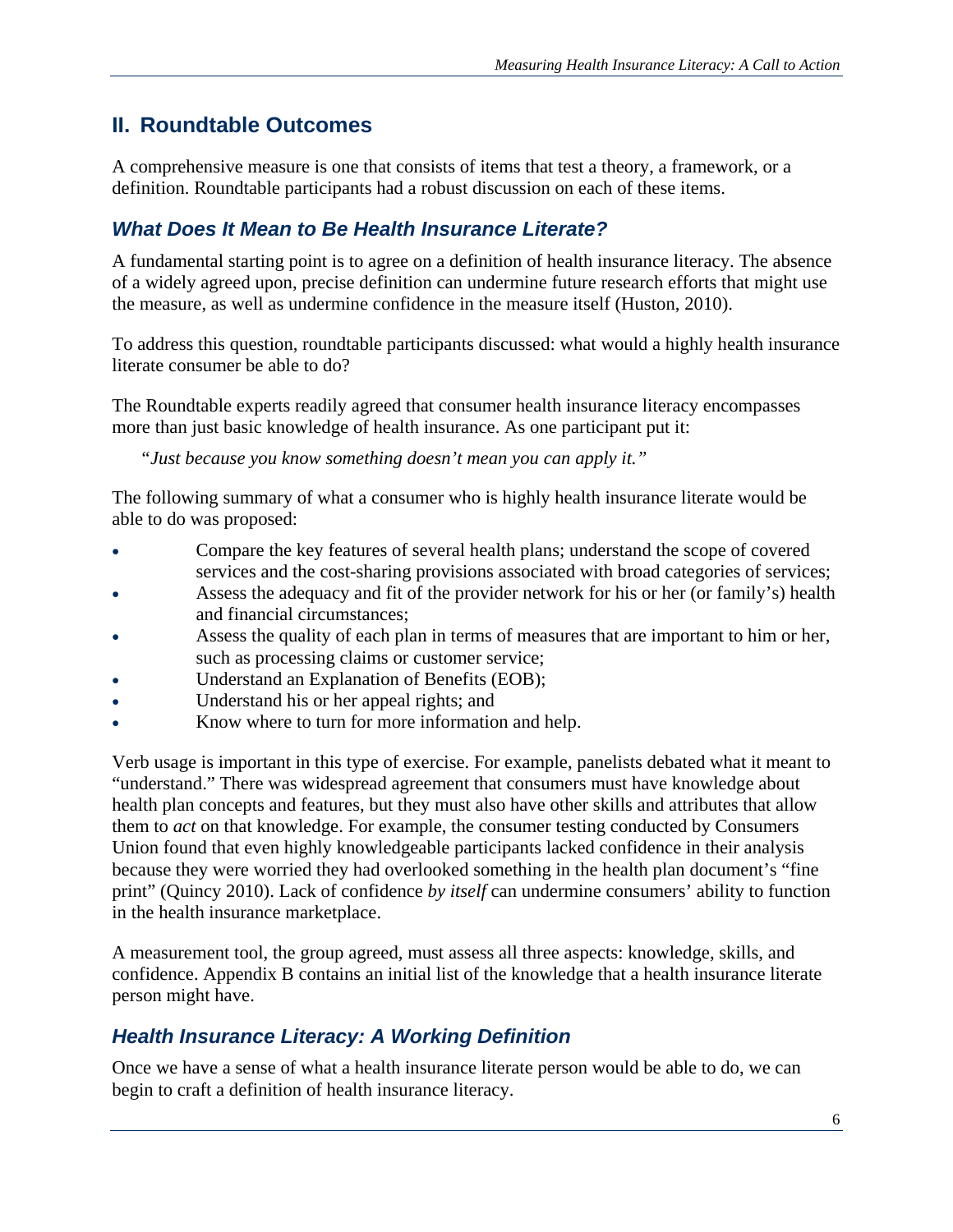Roundtable participants arrived at the following working definition:

*Health insurance literacy measures the degree to which individuals have the knowledge, ability, and confidence to find and evaluate information about health plans, select the best plan for their own (or their family's) financial and health circumstances, and use the plan once enrolled.* 

Reflecting on what they liked about this definition, the experts said:

*"This [definition] would tell us a lot about what we're measuring…these individual characteristics and skills to accomplish these tasks."* 

*"It includes the circumstances that can have an effect on which plan you choose. You may not be able to choose the Cadillac because you can't afford it."* 

*"It's beginning to get us both a general way of measuring the population, but also more specific ways of learning where an individual is and what you need to do."* 

*"The concept of 'degree to which' [means] on some scale—this is where these individuals are."* 

*"This implies domains of measurement and specific content."* 

Participants agreed that it might be useful to craft an additional, shorter definition that quickly and intuitively explained the concept, but that this longer, more precise definition provides the foundation needed to begin crafting a measure. The group suggested that the following could serve as the shorter definition:

*Health insurance literacy measures how well an individual can understand and (potentially) use health insurance information.* 

### *How Would the Health Insurance Literacy Measure Be Used?*

Another exercise—central to the development of a health insurance literacy measure—is to develop an understanding of how the measure would be used and by whom. In other words, what questions would be answered by the measure?

*"You have a measure for a purpose."* 

*"…what will we use this for? What happens if people have more of this? What do we get?"* 

The experts described the ways they envisioned the data being useful. A key use would be to measure the health insurance literacy levels in a population. For example, a state might want to measure health insurance literacy levels among residents who will be shopping in the new health insurance Exchanges,<sup>4</sup> in order to better target their outreach and health plan comparison

<sup>1</sup> <sup>4</sup> The 2010 Patient Protection and Affordable Care Act, as well as state-based reform efforts, include the concept of an Exchange—a new health insurance marketplace for consumers who buy on their own and for small firms.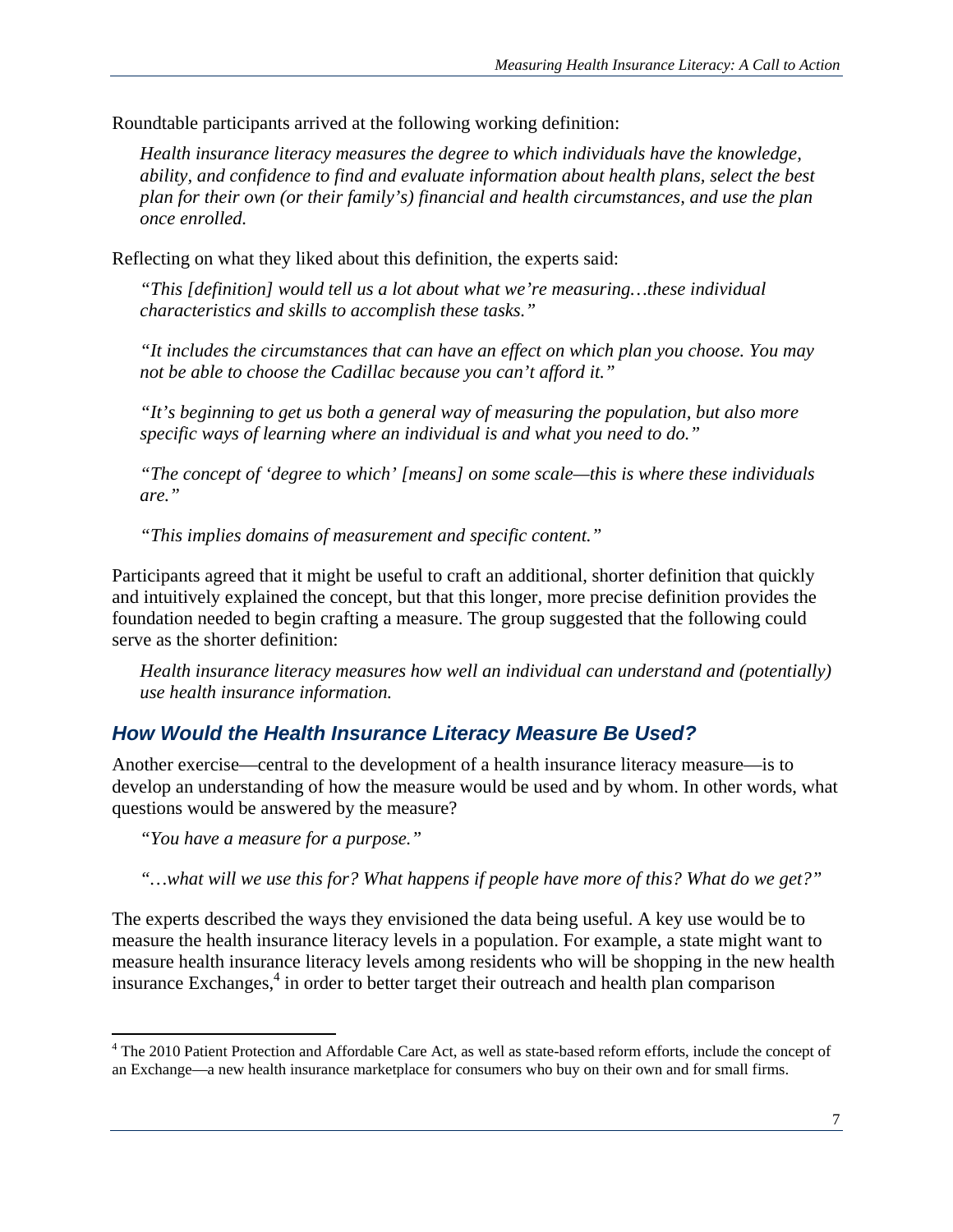materials. Similarly, a health plan might want to measure health insurance literacy among its enrollees to better target health plan communications or to improve interpretations of results from enrollee surveys like Consumer Assessment of Healthcare Providers and Systems  $(CAHPS).$ <sup>5</sup>

Legislators have been known to include statutory requirements requiring that certain health plan documents be "understandable by the average plan enrollee."6 A health insurance literacy measure would, for the first time, provide an actionable method of identifying "the average plan enrollee."

However, most participants emphasized what might be termed the *indirect* uses of a health insurance literacy measure. The very process of developing and field testing a health insurance literacy measure should yield the nuanced information that will tell us *how* to improve communications and design policies and procedures that improve consumers' ability to shop for and use health insurance. In turn, when these "interventions" are tested with consumers, the presence of the measure could confirm that the new communications work across a range of health insurance literacy levels.

For many participants, a goal was to improve health plan communication.

*"Better health insurance literacy information allows us to improve health plan communications, leading to better consumer understanding and the ability to rigorously compare their options, etc."* 

*It would help me and my staff to advise people better—if I had a quick set of questions, I'd get what this person needs and [then, be able to] go down different pathways."* 

*"One way to use it is as a needs assessment for both prospective and current members—to help them understand the benefits and how to use them. Once you have a needs assessment, you can establish thresholds, e.g., 85% of members understand. Another use is as a risk adjustor. Health plans are measured on how well they provide materials, whether people understand what they bought, etc. I could look great on those measures if I have a population [has high health insurance literacy], but not [if they don't]…the measure could be the adjustor. How well is the plan doing given who it serves?"* 

*"After listening to thousands of overwhelmed, fearful consumers unable to have a happy life over this, this is exciting that it could help people I serve."* 

Another goal, shared by many participants, was to improve consumer education programs about health insurance and, by doing so, improve consumer welfare.

<u> 1989 - Johann Stein, marwolaethau a cyfeiliad y cyfeiliad a gynydd a gynydd a gynydd a gynydd a gynydd a gyn</u>

Choices in the Exchange would be structured to promote competition based on price and quality. For more, see: http://healthreform.kff.org/Faq/What-is-a-health-insurance-exchange.aspx 5

<sup>&</sup>lt;sup>5</sup> The CAHPS surveys ask consumers and patients to report on and evaluate their experiences with health care.

The 2010 Affordable Care Act includes this provision with respect to the new *Summary of Benefits and Coverage* disclosure form. The Employee Retirement Income Security Act of 1974 (ERISA) includes a similar requirement with respect to the *Summary Plan Description* provided by larger employers to their employees.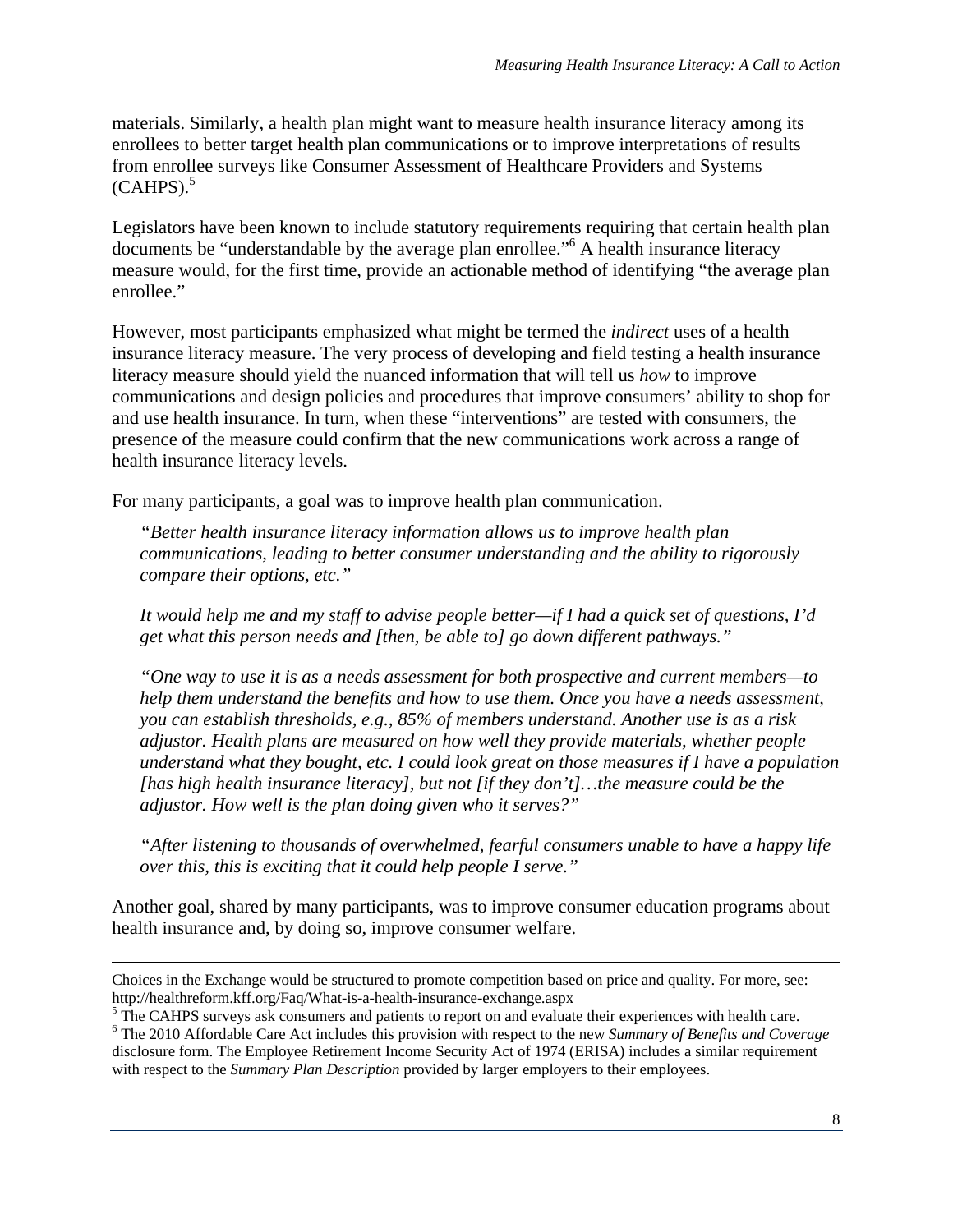*"I could see a needs assessment being useful in teaching adults about this…people who score in some range need this kind of help."* 

*"If someone could tell me the five things I really should think about, I would have a guide…a mental model of things to know and understand."* 

*"[It would lead to] better financial security…they will understand how much insurance they need."* 

Participants speculated that policymakers would benefit from data substantiating the scope of consumer difficulty with health insurance information.

*"A clear use for this: population-based measurement to make a much stronger policy argument of the need for vast improvement in insurance coverage information and education—so, K–12 education, better materials: that's a policy goal."* 

### *Requirements for a Widely Accepted Measurement Tool*

Closely related to the issue of *how* the measure will be used is the project goal of developing a measure that is widely accepted. This goal does not reflect a desire to profit personally from the measure but the desire to avoid a proliferation of health insurance literacy measures. When research has a common measurement standard at its foundation, then results can be compared across studies, increasing the utility of the findings. A proliferation of standards and/or definitions yields an inconsistent picture of consumers' literacy levels and undermines efforts to conduct evidenced-based policymaking (Huston, 2010).

The group agreed that widespread consensus around the measure would facilitate the successful interventions envisioned above. To that end, the *project* must:

- Involve a broad, diverse group of stakeholders at each key decision point.
- Achieve broad consensus on the *definition* of health insurance literacy.

The *measure* itself must:

- Be grounded in sophisticated measurement science, including rigorous cognitive and field testing to assure its validity
- Be in the public domain
- Produce data that will be valuable to multiple end users: insurance plans, consumer educators and advocates, regulators, and policymakers
- Be reliable and valid when used with the same people over and over across time (suitable for longitudinal analyses)
- Be easy for end users to administer

We believe that the goal of crafting a *widely -accepted* measure can be consistent with an approach that envisions *variations* in the measure. For example, the measurement tool that might be incorporated into population surveys may not be appropriate as a "quick" assessment tool that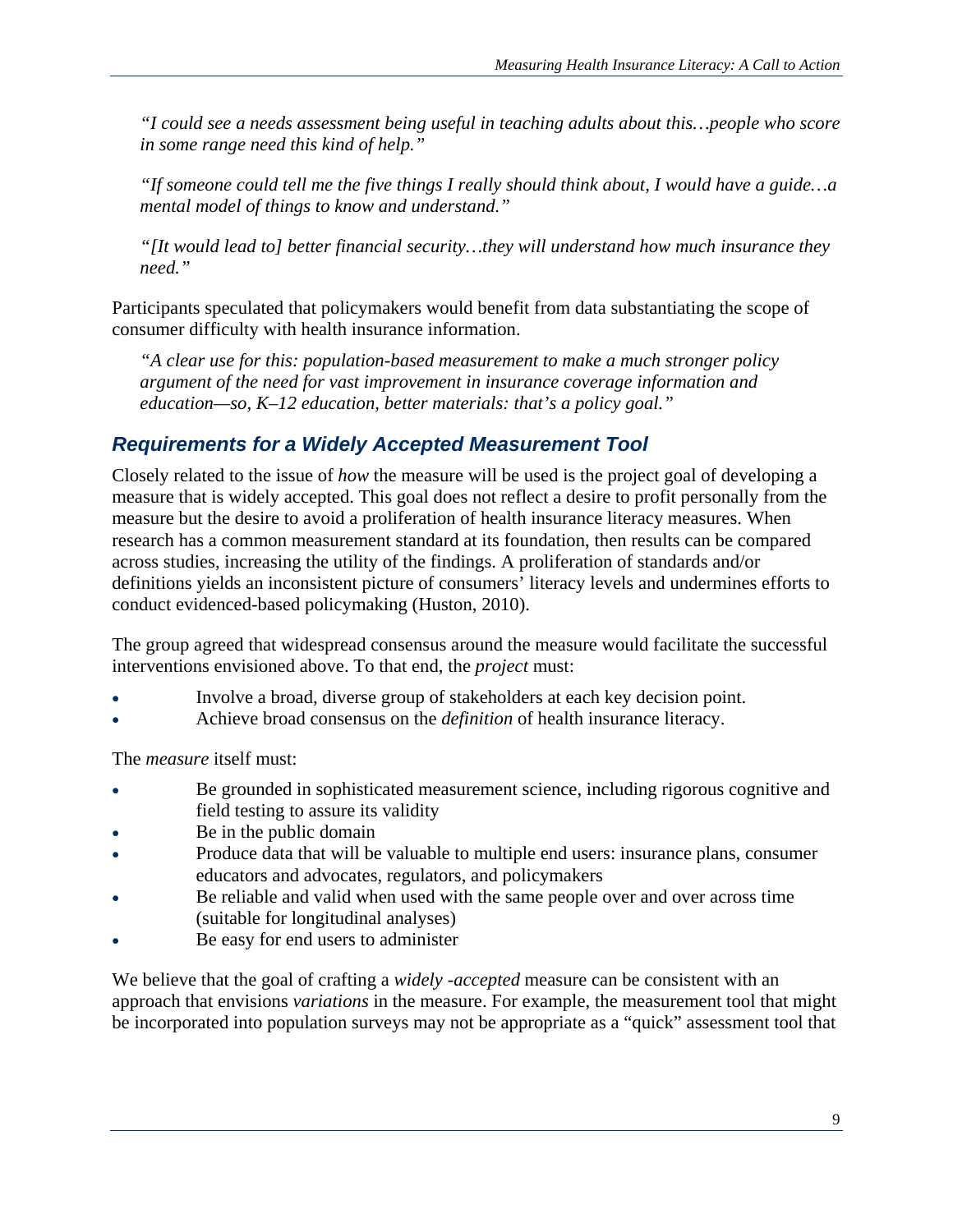enrollment counselors can use with individual consumers.<sup>7</sup> However, if these two tools are grounded in the same conceptual model and scoring approach, and the predictive power of both has been rigorously vetted, our overall project goals will still be readily realized.

### *A Conceptual Model for Measuring Health Insurance Literacy*

Armed with a working definition and an understanding of how the measure would be used, the formative process of building a measure can begin. This process starts with a conceptual model of consumers' health insurance literacy.

A conceptual model provides critical context. It illustrates how the consumer characteristics to be measured (such as knowledge, skills, and confidence) interact with external forces (e.g., the number and type of plan choices) to produce outcomes (such as the informed selection of a health plan).

A model also provides an appropriately broad foundation for the proposed measure. If the conceptual model is too narrowly defined, the resulting measure may not be comprehensive enough to accomplish the overall goals for the project.

Work presented by Professor Sandra Huston, describing a process used to hone a model of consumers' financial literacy, provided our starting point.

Exhibit 1 shows the relationship between knowledge, skills, and confidence and subsequent health insurance behaviors or "outcomes"—selecting and using a health plan.<sup>8</sup>

A person's health insurance literacy level is a function of their innate skills (like reading ability) and knowledge, skills, and confidence that are specific to health insurance selection and use.

As the model shows, health insurance education, in theory, can improve a person's health insurance literacy level, and lead to choosing and using a health plan in ways that best fit one's personal or family health and financial circumstances.

However, outcomes are influenced by more than just a consumer's health insurance literacy level. The model recognized and incorporated the contribution of external forces to health insurance outcomes. For example, the type of health insurance options available to the person in the community would influence health plan selection. The panelists agreed that health insurance literacy in the real world was the product of individuals' capabilities and the health insurance system in which they operate. In this model, the health care sector shares responsibility for making sure that individuals can use health insurance information effectively.

 $\overline{a}$  $7$  There is a fundamental difference between screening and measurement. The goal of screening is to divide people into categories (have/have not). Measurement, on the other hand, is an attempt to explore in depth the structure and function of objects of interest. In fact, a true measure should establish the basis for a reliable screening tool. For more discussion, see Pleasant in Institutes of Medicine 2009.

 $8$  This graphic representation, as well as the modeling exercise itself, was guided and influenced by the model used by the "Financial Literacy Assessment Project" at Texas Tech University, as presented by Dr. Sandra Huston (adapted from: Huston, S. J. (2010). Measuring financial literacy, *Journal of Consumer Affairs*, *44*(2), 296–316.)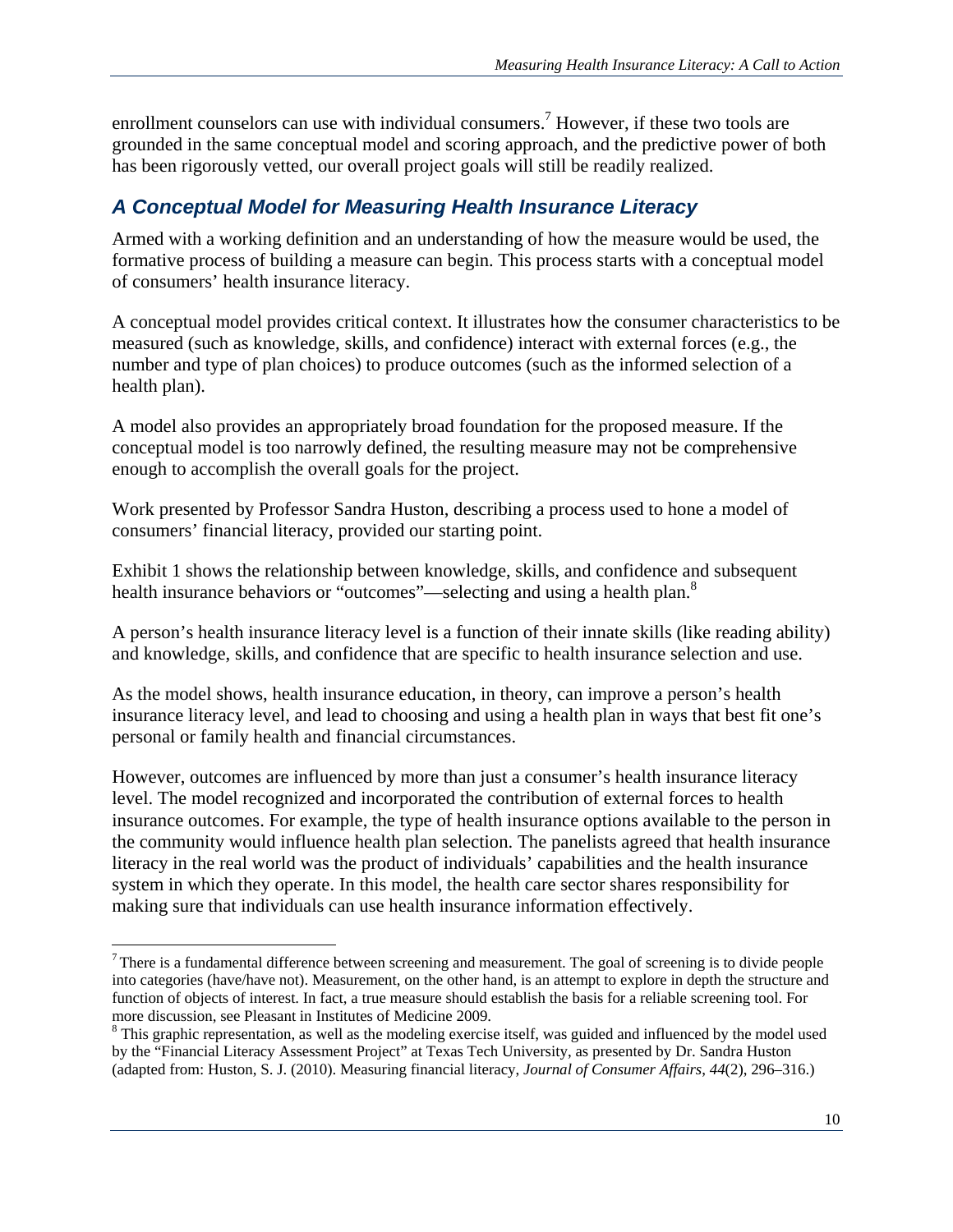



Note: Adapted from Huston, S. J. (2010). Measuring financial literacy, *Journal of Consumer Affairs*, *44*(2), 296–316.

A key area of focus going forward will be to better define the *knowledge, skills, and confidence* that allow individuals to make informed decisions. As a starting point, we provide the discussion below and the additional detail included in Appendix B.

**KNOWLEDGE:** Someone who is health insurance literate would *know* things such as:

- **Basic knowledge: health insurance is meant to protect people from the financial effects of expenses associated with many health problems** and catastrophic illness or injuries. These expenses may exceed what someone is able to pay from other financial resources such as earned or investment income and savings. Many forms of insurance also provide coverage for predictable expenses, such as preventive care.
- **Where and how to** *choose* **health insurance.** For example, a person would know health insurance can be purchased or acquired in several ways. A policy might be obtained through an employer's sponsored health plan, or it could be issued to members of an association. Or, a person might purchase an individual or family insurance policy. In addition, a person would know that choosing among available options requires knowing not only the cost (premiums) but also the relationship between cost and amount of coverage that will be provided (or not) for various foreseeable and unforeseeable conditions and for different "tier" options within the same company—especially as tiered options expand. For example:

*"This concept of tiers is completely befuddling to consumers…anything that's tiered, they struggle with."* 

*"I'll give you my example. We have three tiers where I work. I'm in the premium plan. My employer is increasing the cost 10%. I know I should look at 3 years of expenses and*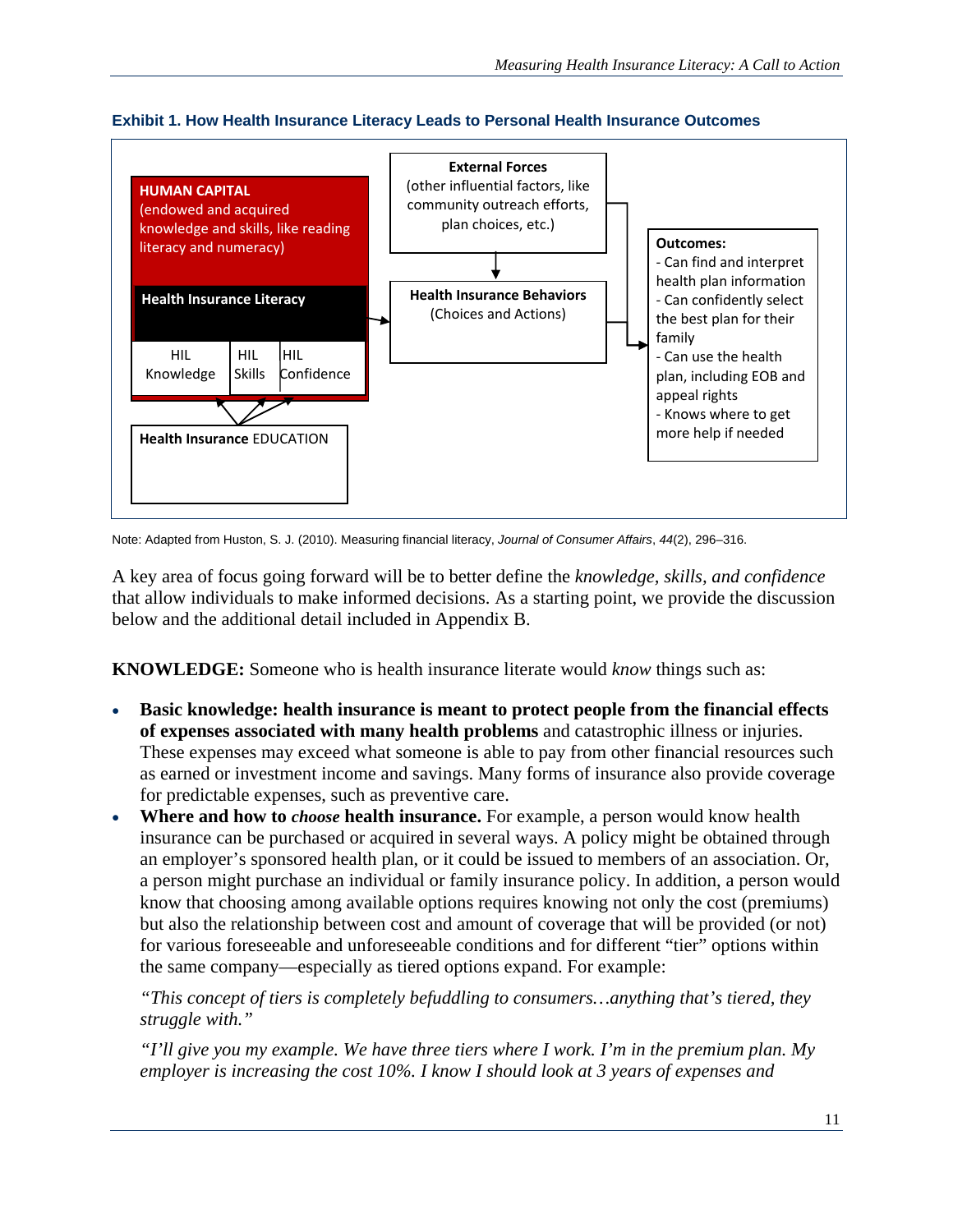*recalculate [this]. But there is no way! Talk about health insurance literacy…I know what I need to do. Whether I do it or not…"* 

- **How to** *use* **health insurance.** One example of what consumers have to understand about using their selected insurance is the concept of "preferred providers"—physicians and other—health care providers, hospitals, labs, and so forth with health plan contracts that limit what they can charge. This usually means lower costs for patients. However, consumers are generally responsible for determining whether or not a physician they wish to see, or even one to whom they may be referred, is an "in-network" provider or not. The same applies to labs, hospitals, or other services. Consumers may have to pay higher costs if they go to providers outside the network. But many people do not realize this or know how to assess and compare different plans' preferred providers. Another example of information necessary for using health insurance might be how to appeal a claim rejection.
- **SKILLS:** Skills and abilities include finding, understanding, evaluating, communicating, using, and navigating prose, documents, quantitative information, and speech.<sup>9</sup> Someone who is health insurance literate would need to have basic skills as well as skills specific to health insurance. For example:
- Basic reading proficiency and numeracy skills, such as understanding percentages—and more often than ever, basic Web navigation skills. In the words of Roundtable experts:

*"Plans are requiring more numeracy as we move into limited and tiered networks."* 

*"There's a math component to this…understanding the concept of percentages applies sometimes to premiums; for example, you pay 20% and your employer pays 80%."* 

*"You need to be able to anticipate foreseeable services [to choose]—like if you know you want to get pregnant or are diabetic and taking medications. Your copay, coinsurance, deductible…and then there's the unforeseeable…getting hit by a bus…what would I pay if that catastrophe occurs?"* 

*"Can I afford the insurance? [A factor is] the kind of skills I need to make that affordability determination."* 

Skills specific to health insurance, such as the ability to calculate how much coverage a plan offers.

 $\overline{a}$ 

<sup>9</sup> Ways skills and abilities differ: *Skill* statements refer to the proficient manual, verbal, or mental manipulation of data or things. Skills can be readily measured by a performance test where quantity and quality of performance are tested, usually within an established time limit. Examples of proficient manipulation of things are skill in typing or skill in operating a vehicle. Examples of proficient manipulation of data are skill in computation using decimals; skill in editing for transposed numbers, etc.

*Ability* statements refer to the power to perform an observable activity at the present time. This means that abilities are evidenced through activities or behaviors similar to those required on the job, e.g., ability to plan and organize work. Abilities are different from aptitudes. Aptitudes are only the potential for performing the activity. See http://www.cdc.gov/hrmo/ksahowto.htm.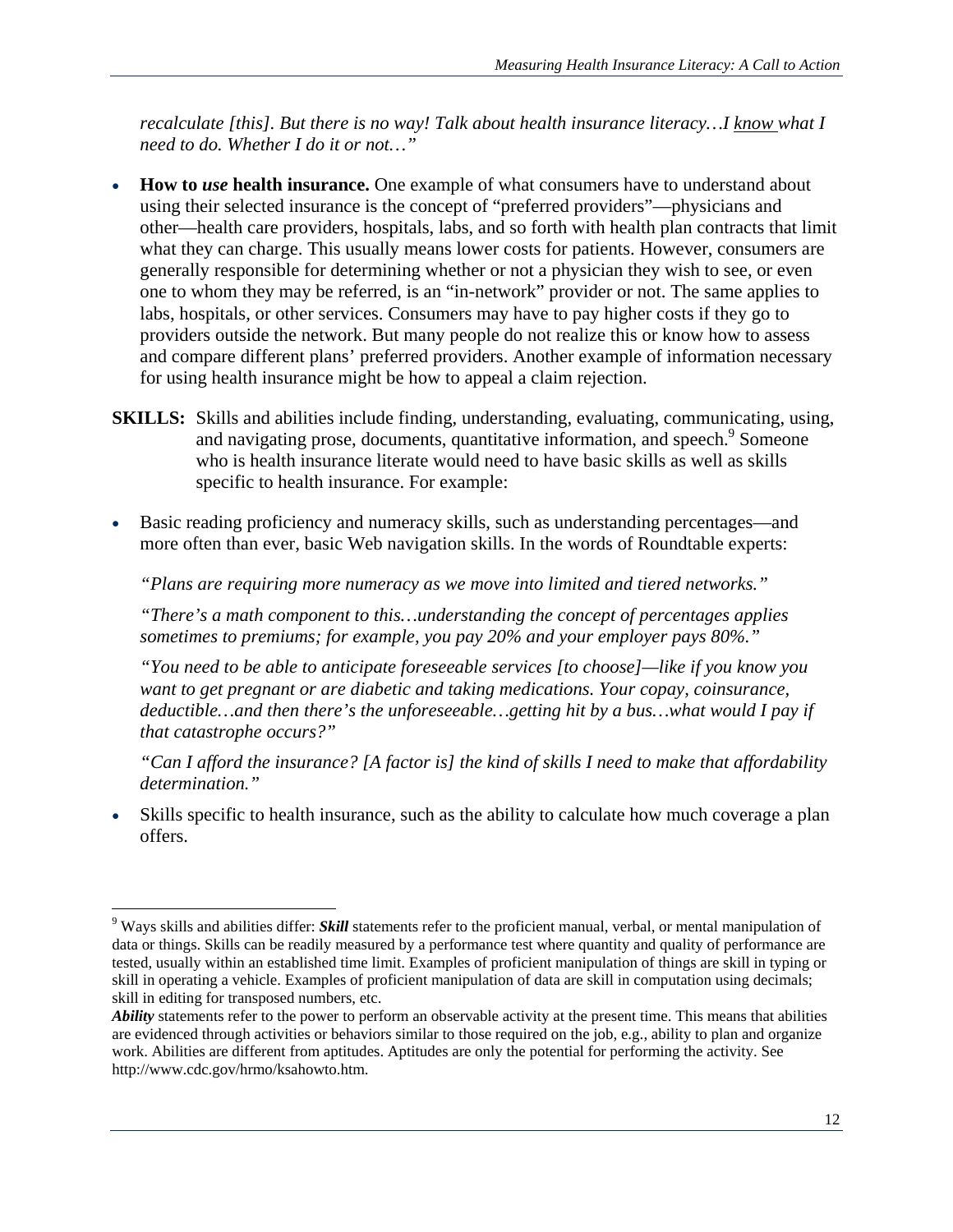**CONFIDENCE:** Consumer testing has demonstrated that knowledge and skills are insufficient (Quincy 2010 and 2011b). Health insurance literate persons must also have the confidence to apply the knowledge and skills to take actions that will benefit themselves and their families. As one Roundtable participant put it:

*"We had an interviewee who sat with her hands on her head. She said, 'I have materials from so many different companies. I can't make a decision. I'm afraid I'm going to make the wrong decision.'"*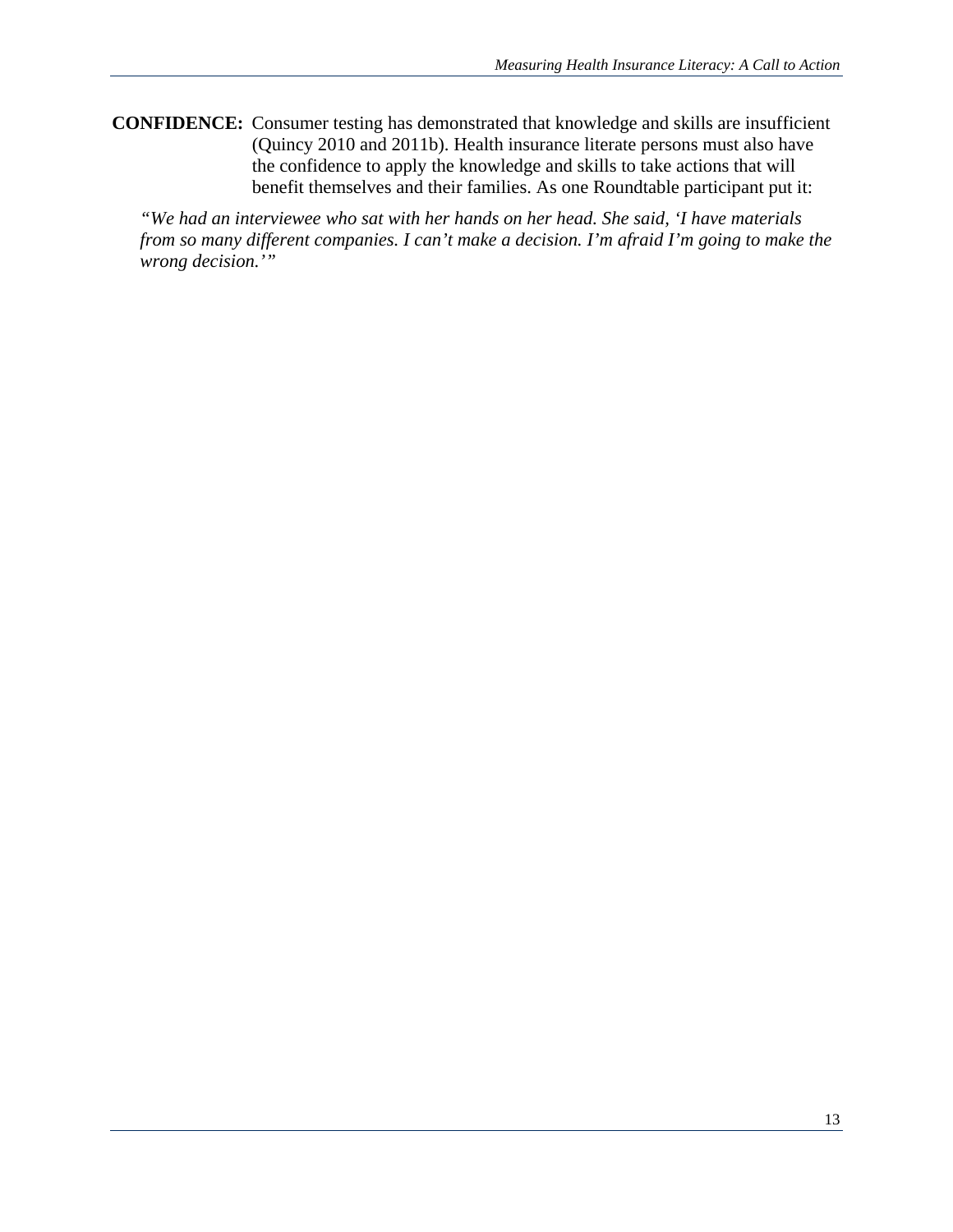### **III. Next Steps: Developing and Testing the Measurement Tool**

### *From Conceptual Model to Measurement Tool: The Process*

This roundtable meeting made significant progress in the foundation for a measure of consumers' health insurance literacy. We explored and confirmed the need for such a measure and developed a preliminary concept of what a health insurance literate person would be able to do, a definition of health insurance literacy, and a preliminary conceptual model. We also engaged in a robust discussion of how the measure would be used.

Achieving the final goal of a rigorous, widely accepted measurement tool will require more specifically a multistep process of designing and testing a measurement tool.

The experts agreed that the critical components of this process include:

- Engaging a broad range of stakeholders to collaborate throughout the process and communicate with constituents and colleagues to ensure that this measure has widespread value.
- Expanding the literature review beyond the basic overview completed for the Roundtable, and assessing whether others are doing relevant research or instrument-development work.
- Further refining and developing of a broad consensus on:
	- The construct of what a health insurance literate person can do (Appendix B),
	- The definition of health insurance literacy (pages 6–7),
	- The conceptual framework or model, and
	- How the measure will be used with content, and a scoring rubric that supports these  $_{\text{uses}}^{10}$
- Developing and testing the measurement tool:
	- Evaluating what can be borrowed from other measures;
	- Where needed, developing new questions to assess consumers' knowledge, skills, and confidence for choosing and using health insurance plans;
	- Making decisions about how the data will be collected, processed, scored, and reported;
	- Conducting cognitive testing of questions, responses, and reporting formats; and
	- Conducting field testing and analysis.
- Developing user support/training materials for the final measure.
- Promoting broad dissemination and use.

### *Timetable: Getting Ready for Health Care Reform*

#### *"We really have to move!"*

 $\overline{a}$ 

*"I would like to suggest that we have the tool completed by the end of 2012…"* 

The benefits of a health insurance literacy measure extend far beyond helping consumers with the changes envisioned by the 2010 Patient Protection and ACA. However, the significant reforms

 $10$  A rating/scoring method, either a threshold or ranking system, is imperative to ensure common interpretation of the results. This scoring system should be sophisticated enough to provide targeted information for policymakers/regulators and others (Huston, 2010).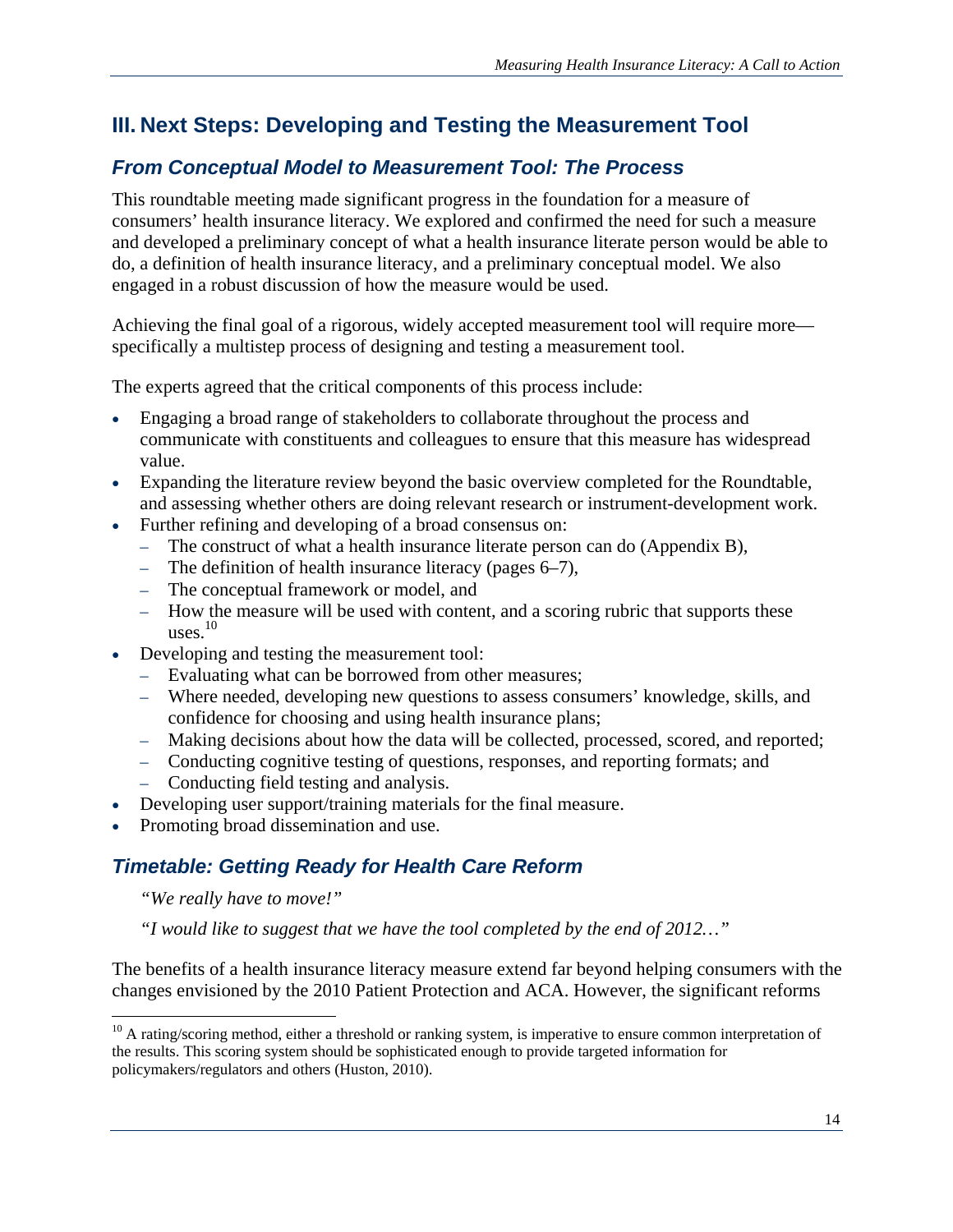envisioned by this Act—timed for January 1, 2014 implementation—present a *unique* opportunity to have a significant impact, *if* the work on the measure can be completed by the end of 2012.

In anticipation of the new rules that begin on January 1, 2014, $^{11}$  a significant amount of consumer outreach will be conducted by states, health plans, consumer advocates, and consumer educators during the second half of 2013. In turn, consumers will be particularly receptive to new information as they actively look for information to understand their new roles and responsibilities under the reforms.

**The ambitious goal of the project team is to complete the formulation and testing of the measure by the end of 2013.** If successful, the measure—as well as the improved information that will arise from testing process—will be available to states, health plans, consumer advocates, and consumer educators to perform needs assessments, design new materials, and monitor the success of their outreach efforts and other policy decisions. Exhibit 2 describes a timetable that would achieve this goal.

| <b>Task</b> |                                                   | <b>Target Timeframe</b> |
|-------------|---------------------------------------------------|-------------------------|
| 1.          | Identify stakeholders                             | Feb 2012                |
| 2.          | Identify environmental scan search strategy       | Feb 2012                |
| 3.          | Develop stakeholder interview protocol            | Feb 2012                |
| 4.          | Conduct stakeholder interviews, analyze data      | Feb-Mar 2012            |
| 5.          | Augment preliminary literature review, synthesize | Feb-Mar 2012            |
| 6.          | Refine conceptual model, vet with review panel    | Mar-Apr 2012            |
| 7.          | Design field test                                 | Apr 2012                |
| 8.          | Conduct concept elicitation focus groups          | May-Jun 2012            |
| 9.          | Contact vendors for enrollment/data collection    | Jun 2012                |
|             | 10. Draft instrument, vet with review panel       | Jun-Jul 2012            |
|             | 11. Cognitively test instrument                   | Jul-Aug 2012            |
|             | 12. Revise instrument field                       | Jul-Aug 2012            |
|             | 13. Construct data files/analyze data             | Sep-Nov 2012            |
|             | 14. Revise instrument, develop briefing slides    | Nov-Dec 2012            |
|             | 15. Draft user's manual, papers, manuscript       | Jan/Feb 2013            |

#### **Exhibit 2. Tentative Timeframe for Measure Development**

 $\overline{a}$ 

 $11$  The 2010 Patient Protection and Affordable Care Act (ACA) includes numerous reforms, many of which have been implemented already. The most far-reaching reforms, however, begin January 1, 2014. On that date, consumers are required to have health insurance, unless no affordable options are available to them. Health plans may not turn down applicants or charge more due to pre-existing medical conditions. Tax credit subsidies will be available to lower income families and small businesses that offer coverage. The health insurance choices available to individuals and small firms will be more structured. For more information on the enacted and planned changes, see http://www.healthcare.gov/law/timeline/index.html.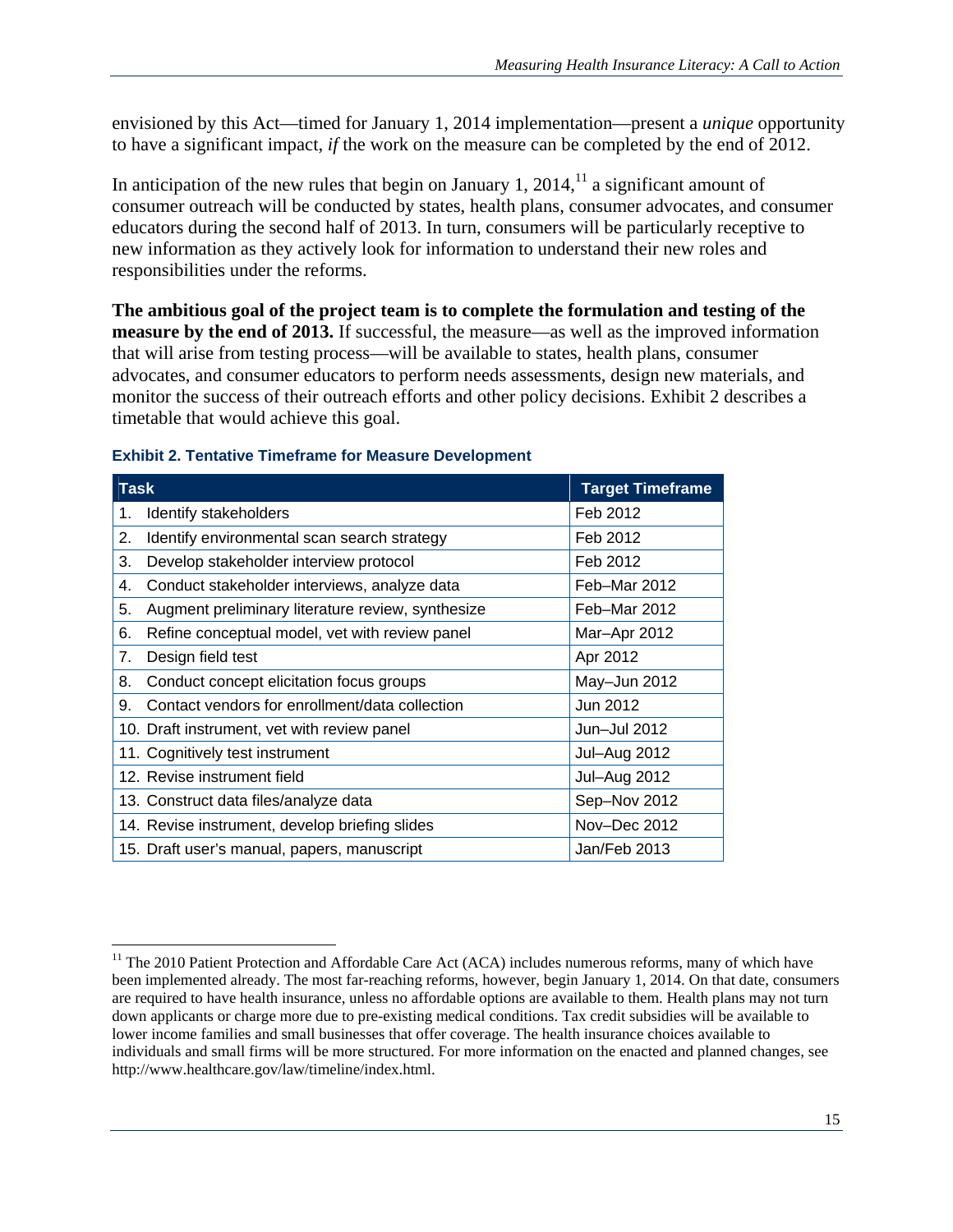### *Stakeholders: The Call to Action*

#### *"Building and maintaining a community of interested parties is a critical priority."*

Multiple stakeholders have an interest in health insurance literacy and need to be at the table during and beyond the development of a measure.

Key stakeholders include policymakers, regulators, health insurance plans, consumer educators, consumer advocates, and persons working in the academic, public, and private sectors. Anyone working in the financial or health literacy arenas may be interested in following this work. Accrediting organizations may also be interested.

One can participate in a number of ways, including:

- Follow the progress of the project by subscribing to our Listserv (see next page for details).
- Respond to the proposed building blocks included in this report, such as:
	- The construct of what a health insurance literate person can do (Appendix B)
	- The definition of health insurance literacy (pages  $6-7$ )
	- The conceptual framework
	- The list of works consulted: are important studies missing? (Appendix A)
- Forward this report and project description to colleagues who might have an interest in this work.
- Participate in our **research committee**. Provide peer review or actively participate in the formative development and field testing of the measure and the scoring rubric. Another activity for this group is to develop a research agenda that uses the measure. One particular area panelists discussed is the need to investigate and document the business case for the measure.
- Participate in our **action committee**. The panelists agreed that we would need to develop an action plan to ensure that the new measurement tool(s) actually benefit consumers, rather than merely become debated among academics.
- Help us identify potential funding sources or contributing resources for tasks such as formative development of the measure, field testing the measure, curriculum development, and professional training in use of the instrument.
- Become a spokesperson for the project. Promote the work at conferences, symposia, or other forums related to health insurance literacy, financial literacy, consumer outreach or education efforts around health reform.
- Host and maintain a Web site documenting the progress of the project.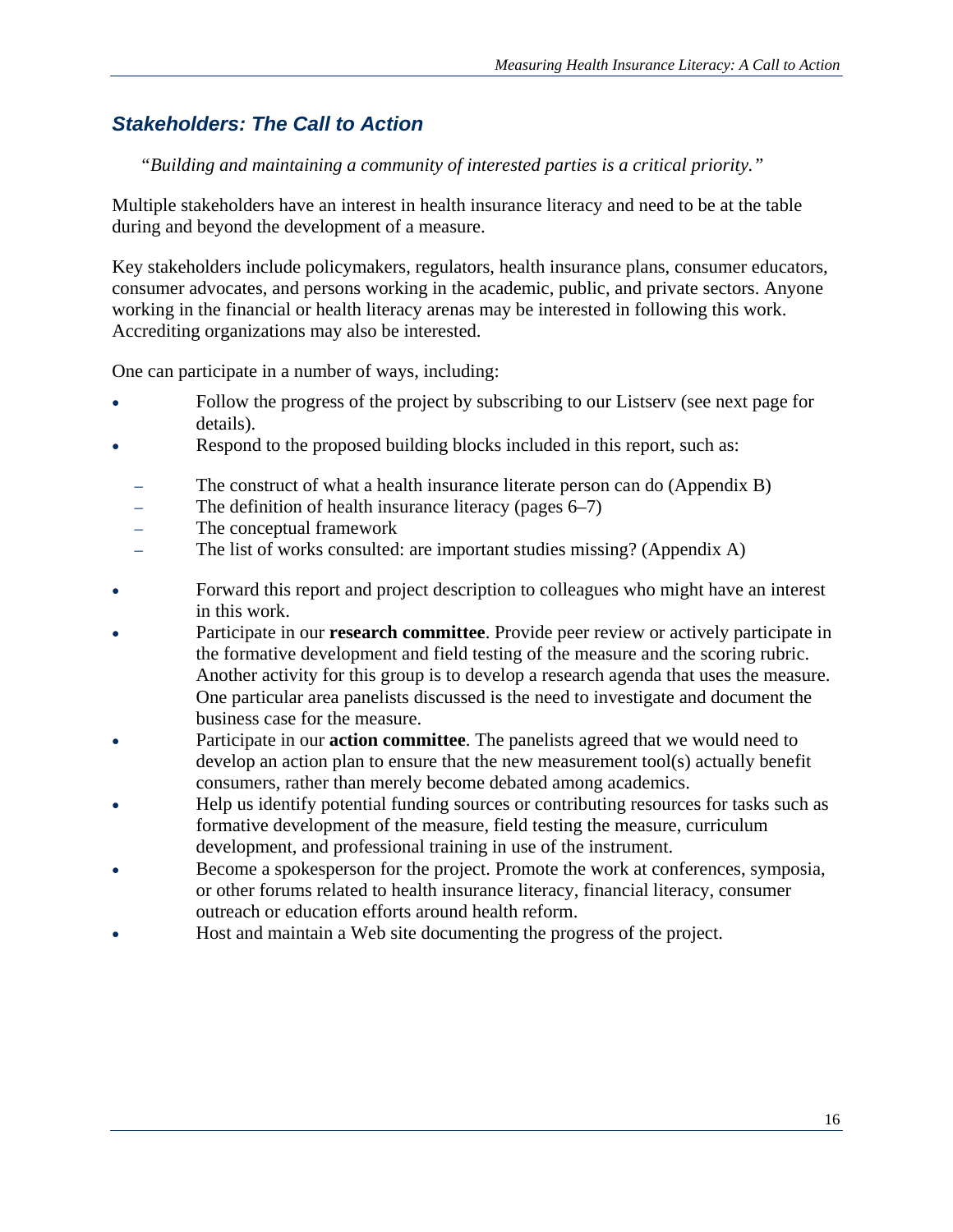### *How to Participate*

E-mail your areas of interest to Consumers Union (HIL\_project@cu.consumer.org) or fax to 202– 265–9548.

| YES, I am interested in participating in the Health Insurance Literacy Project in the<br>following ways:                                                                                                                                                                             | <b>Check all that</b><br>interest you |
|--------------------------------------------------------------------------------------------------------------------------------------------------------------------------------------------------------------------------------------------------------------------------------------|---------------------------------------|
| Follow our progress of the project by subscribing to our Listserv:<br>Key announcements only                                                                                                                                                                                         |                                       |
| Active discussion group (all topics)                                                                                                                                                                                                                                                 |                                       |
| Share this report and project description with colleagues who might have an interest<br>in this work                                                                                                                                                                                 |                                       |
| Provide feedback on key content areas (due to Lynn Quincy by February 28,<br>$2012$ :                                                                                                                                                                                                |                                       |
| The construct of what a health insurance literate person can do (Appendix B)                                                                                                                                                                                                         |                                       |
| The definition of health insurance literacy (pages 6-7)                                                                                                                                                                                                                              |                                       |
| The conceptual framework                                                                                                                                                                                                                                                             |                                       |
| The list of works consulted                                                                                                                                                                                                                                                          |                                       |
| Participate in our research committee. Provide peer review or actively participate in<br>the formative development and field testing of the measure and the scoring rubric;<br>develop a research agenda that uses the measure.                                                      |                                       |
| Task lead: AIR researchers, San Keller and Kristin Carman                                                                                                                                                                                                                            |                                       |
| Participate in our action committee. This committee will develop an action plan to<br>ensure that the new measurement tool(s) actually benefit consumers, rather than<br>merely become debated among academics.                                                                      |                                       |
| Task lead: Bonnie Braun, University of Maryland                                                                                                                                                                                                                                      |                                       |
| Help us identify potential funding sources or contributing resources for tasks such<br>as formative development of the measure, field testing the measure, curriculum<br>development, and professional training in use of the instrument.<br>Task lead: Lynn Quincy, Consumers Union |                                       |
| Become a spokesperson for the project. Promote the work at conferences,<br>symposia, or other forums related to health insurance literacy, financial literacy,<br>consumer outreach or education efforts around health reform.                                                       |                                       |

Your contact information:

Name:\_\_\_\_\_\_\_\_\_\_\_\_\_\_\_\_\_\_\_\_\_\_\_\_\_\_\_\_ Organization: \_\_\_\_\_\_\_\_\_\_\_\_\_\_\_\_\_\_\_\_\_\_\_\_\_\_

Phone: \_\_\_\_\_\_\_\_\_\_\_\_\_\_\_\_\_\_\_\_\_\_\_\_\_\_\_ E-mail: \_\_\_\_\_\_\_\_\_\_\_\_\_\_\_\_\_\_\_\_\_\_\_\_\_\_\_\_\_\_\_

**May we share your contact information with others in the stakeholder group? Y/N**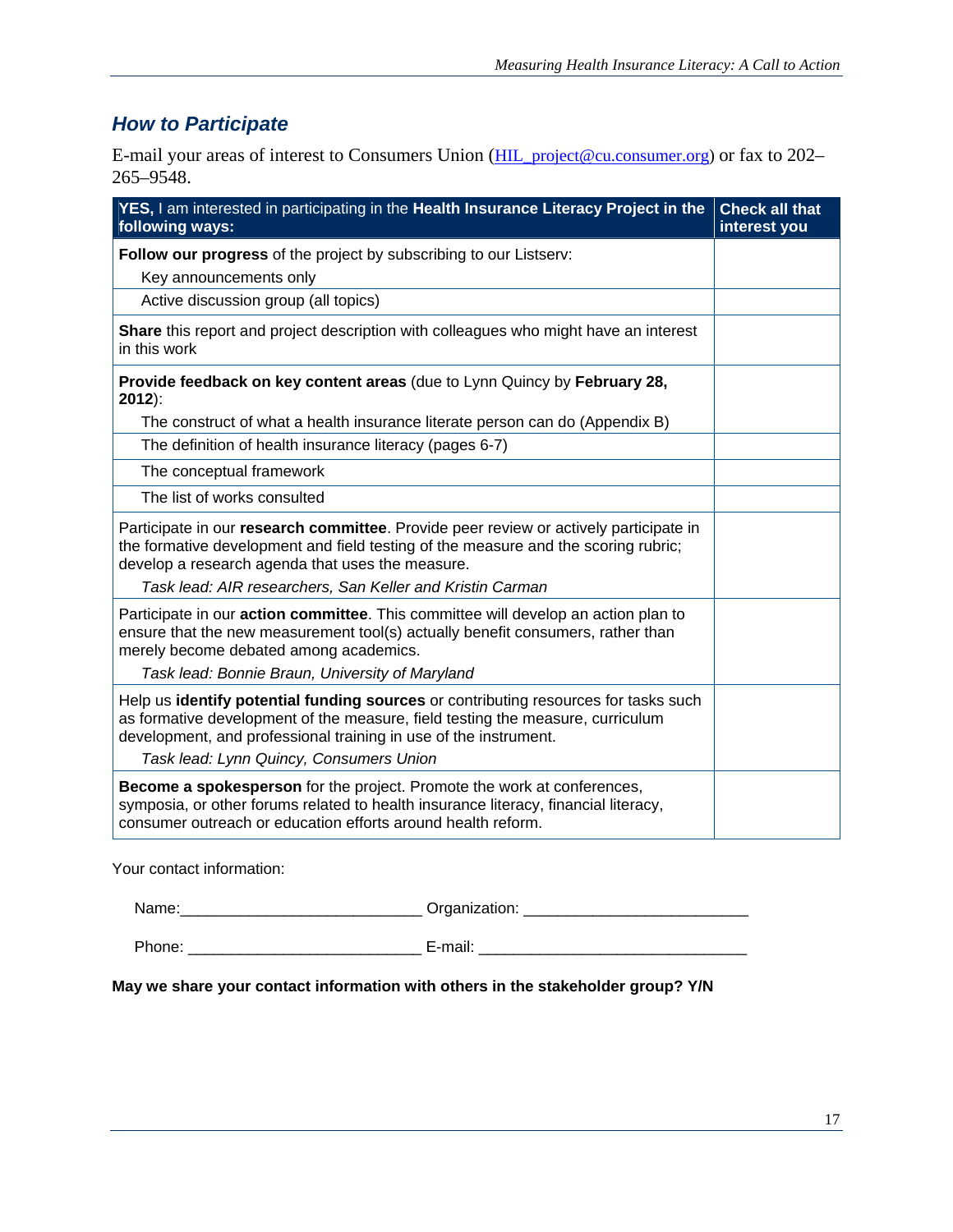### **IV. Appendices**

#### *Appendix A: Works Consulted*

- American Institutes for Research. (2011). *Focus group results on consumer attitudes towards the public reporting of cost information* (preliminary data).
- Berkman, N.D., Sheridan, S.L., Donahue, K.E., Halpern, D.J., Viera, A., & Crotty, K. (2011). *Health Literacy Interventions and Outcomes: An Updated Systematic Review*. (AHRQ 11-E006). Rockville, MD: Agency for Healthcare Research and Quality, U.S. Department of Health and Human Services.
- Bowen, C.F. (2002). Financial Knowledge Of Teens And Their Parents. *Association for Financial Counseling and Planning Education*, 13(2), 93-102.
- Buchmueller, T.C., Grumbach, K., Kronick, R., & Kahn, J.G. (2005). The Effect of Health Insurance on Medical Care Utilization and Implications for Insurance Expansion: A Review of the Literature. *Medical Care Research and Review,* 62(1), 3-30.
- Carman, K.L., Frazier, K., Maurer, M., Robinson, S., & Hibbard, J. (2009). *Talking to your workforce about evidence-based health care and getting high quality care: An introduction to the Communication Toolkit* [PowerPoint slides].
- Carman, K.L., Maurer, M., Yegian, J.M., Dardess, P., McGee, J., Evers, M., & Marlo, K.O. (2010). Evidence That Consumers Are Skeptical About Evidence-Based Health Care. *Health Affairs*, 29(7), 1400-1406.
- Cebul, R., Rebitzer, J., Taylor, L., & Votruba, M. (2011). Unhealthy Insurance Markets: Search Frictions and the Cost and Quality of Health Insurance. *American Economic Review,* 101(5), 1842-1871.
- Centers for Disease Control and Prevention. (2009). *Improving Health Literacy for Older Adults: Expert Panel Report 2009*. Atlanta, GA: U.S. Department of Health and Human Services.
- Chen, H., & Volpe, R.P. (2002). Gender Differences in Personal Financial Literacy Among College Students. *Financial Services Review*, 11(3), 289-307.
- Cude, B.J. (2010). *Creating Useful Information for Health Insurance Consumers. Summary of the National Association of Insurance Commissioners (NAIC) working group*. Evansville, IN: American Council on Consumer Interests.
- Danes, S.M., & Haberman, H.R. (2007). Teen Financial Knowledge, Self-Efficacy, and Behavior: A Gendered View. *Association for Financial Counseling and Planning Education*, 18(2), 48-60.
- Diamond, F. (2009). Docs and Insurers Work To Advance Health Literacy*. Managed Care*, 18(10), 39-40.
- Dorn, S. (2011). *Implementing National Health Reform: A Five-Part Strategy for Reaching the Eligible Uninsured*. Washington, DC: Urban Institute.
- Friedman, D.B., & Hoffman-Goetz, L. (2006). A Systematic Review of Readability and Comprehension Instruments Used for Print and Web-Based Cancer Information. *Health Education & Behavior*, 33(3), 352-373.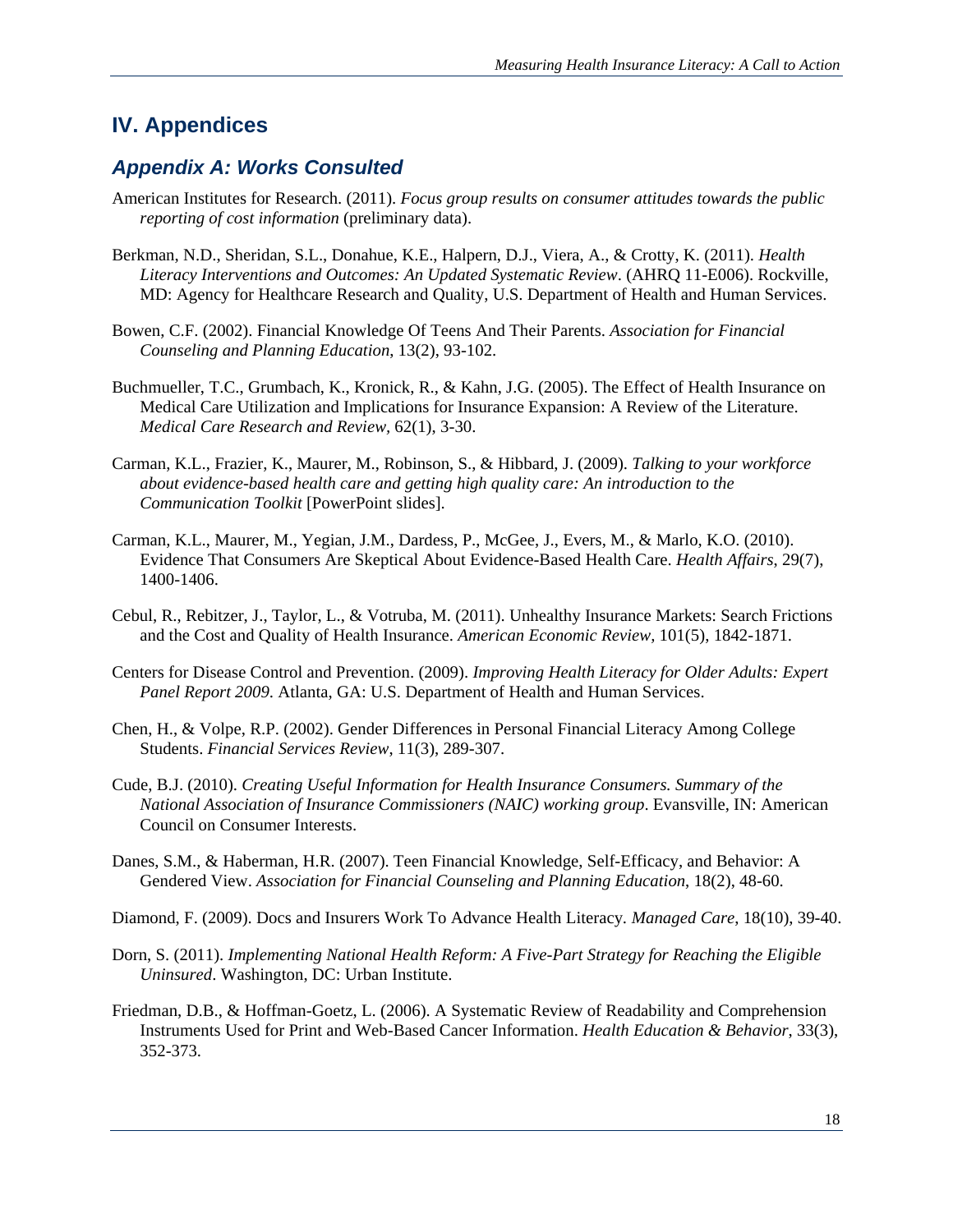- Gazmarian, J.A., Beditz, K., Pisano, S., & Carreón, R. (2010). The Development of a Health Literacy Assessment Tool for Health Plans. *Journal of Health Communication*, 15(2), 93-101.
- Greene, J., & Peters, E. (2009). Medicaid Consumers and Informed Decision-making. *Health Care Financing Review*, 30(3), 25-40.
- Greene, J., Peters, E., Mertz, C.K., & Hibbard, J.H. (2008). Comprehension and Choice of a Consumer-Directed Health Plan: An Experimental Study. *The American Journal of Managed Care*, 14(6), 369-379.
- Gruber, J. (2009). *Choosing a Medicare Part D Plan: Are Medicare Beneficiaries Choosing Low-Cost Plans*? Menlo Park, CA: The Henry J. Keiser Family Foundation.
- Gurviez, P., & Korchia, M. (2003). Test of a Consumer-Brand Relationship Model Including Trust and Three Consequences. Unpublished, University of Paris XII, Paris, France.
- Hahn, E.A., Choi, S.W., Griffith, J.W., Yost, K.J., & Baker, D.W. (2011). Health Literacy Assessment Using Talking Touchscreen Technology (Health LiTT): A New Item Response Theory-Based Measure of Health Literacy. *Journal of Health Communication*, 16(3), 150-162.
- Hardie, N.A., Kyanko, K., Busch, S., LoSasso, A.T., & Levin, R.A. (2011). Health Literacy and Health Care Spending and Utilization in a Consumer-Driven Health Plan. *Journal of Health Communication*, 16(3), 308-321.
- Hibbard, J.H., Jewett, J.J., Englemann, S., & Tusler, M. (1998). Can Medicare beneficiaries make informed choices? *Health Affairs*, 17(6), 181-193.
- Howard, D. (2009). Insurance literacy in the United States. *World Hospitals and Health Services*, 45(3), 4-6.
- Hung, A.A., Parker, A.M., & Yoong, J.K. (2009). *Defining and Measuring Financial Literacy*. Santa Monica, CA: RAND Corporation.
- Huston, S.J. (2010). Measuring Financial Literacy. *The Journal of Consumer Affairs*, 44(2), 296-316.
- Isaacs, S. L. (1996). Consumers' Information Needs: Results of a National Survey. *Health Affairs*, 15(4), 31-41.
- Jordan, J.E., Osborne, R.H., & Buchbinder, R. (2011). Critical Appraisal Of Health Literacy Indices Revealed Variable Underlying Constructs, Narrow Content And Psychometric Weaknesses. *The Journal of Clinical Epidemiology*, 64(4), 366-379.
- Keller, D.L., Wright, J., & Pace, H.A. (2008). Impact of Health Literacy on Health Outcomes in Ambulatory Care Patients: A Systematic Review. *The Annals of Pharmacotherapy*, 42(9), 1272-1281.
- Kutner, M., Greenberg, E., Jin, Y., & Paulsen, C. (2006). *The Health Literacy of America's Adults: Results From the 2003 National Assessment of Adult Literacy*. (NCES 2006-483). Washington, DC: National Center for Education Statistics, U.S. Department of Education.
- Lara, A.A., & Salberg, L. (2009). Patient Advocacy: What Is Its Role? *Pacing and Clinical Electrophysiology*, 32(2), S83-S85.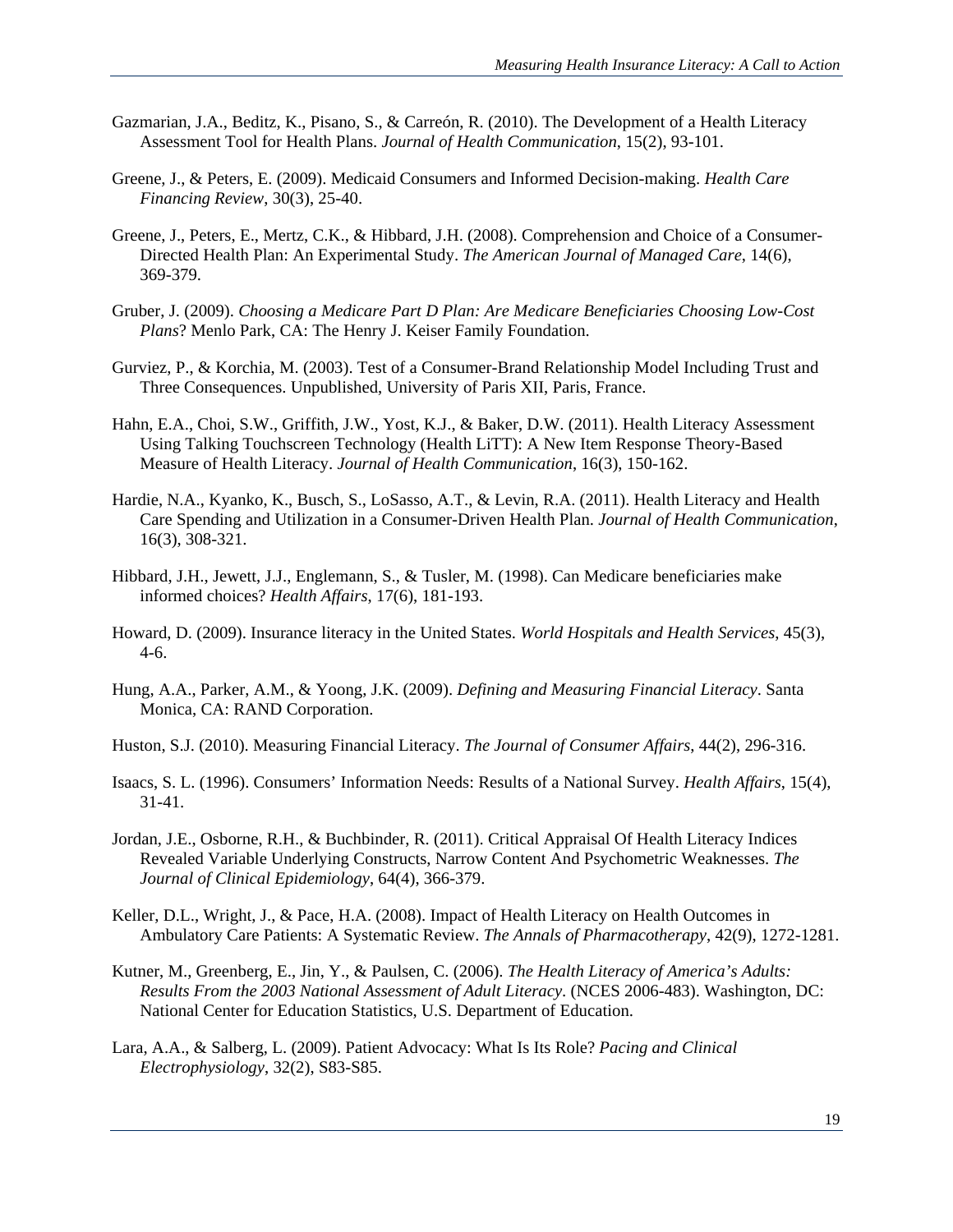- Malbon, J. (2010). *America's Health Insurance Plans: Focus Group Summary*. Seattle, WA: JKM Research.
- Malbon, J. (2011). *America's Health Insurance Plans & Blue Cross Blue Shield Association: Focus Group Summary*. Seattle, WA: JKM Research.
- Mancuso, J.M. (2009). Assessment and measurement of health literacy: An integrative review of the literature. *Nursing and Health Sciences*, 11(1), 77-89.
- Marquis, M.S. (1981). *Consumers' Knowledge About Their Health Insurance Coverage*. Santa Monica, CA: RAND Corporation.
- Maestas, N., Schroeder, M., & Goldman, D.P. (2009*). Price Variation in Markets with Homogeneous Goods: The Case of Medigap.* Cambridge, MA: National Bureau of Economic Research.
- Martin, L.T., & Parker, R.M. (2011). Insurance Expansion and Health Literacy. *Journal of the American Medical Association*. 306(8), 874-875.
- McCormack, L., Bann, C., Squiers, L., Berkman, N.D., Squire, C., Schillinger, D., Ohene-Frempong, J., & Hibbard, J. (2010). Measuring Health Literacy: A Pilot Study of a New Skills-Based Instrument. *Journal of Health Communication*, 15(2), 51-71.
- McCormack, L., Bann, C., Uhrig, J., Berkman, N., & Rudd, R. (2009). Health Insurance Literacy of Older Adults. *The Journal of Consumer Affairs*, 43(2), 223-248.
- Mechanic, D. (1989). Consumer choice among health insurance options. *Health Affairs*, 8(1), 138-148.
- Morgan, R.O., Teal, C.R., Hasche, J.C., Petersen, L.A., Byrne, M.M., Paterniti, D.A., & Virnig, B.A. (2008). Does Poorer Familiarity with Medicare Translate into Worse Access to Health Care? *Journal of the American Geriatrics Society*, 56(11), 2053-2060.
- Institute of Medicine. (2004). *Health literacy: A prescription to end confusion*. In L. Nielsen-Bohlman, A. Panzer, A., & Kindig, D.A. (Eds.), Washington, DC: National Academy Press.
- Institute of Medicine (2009). *Measures of Health Literacy: Workshop Summary. Institute of Medicine (US) Roundtable on Health Literacy*. Washington, DC: National Academies Press.
- O'Neill, B., & Xiao, J.J. (2003). Financial Fitness Quiz: A Tool For Analyzing Financial Behavior. *Consumer Interests Annual*, 49(2003), 1-3.
- Pleasant, A., & McKinney, J. (2011). Coming to consensus on health literacy measurement: An online discussion and consensus-gauging process. *Nursing Outlook*, 59(2011), 95-106.
- Quincy, L. (2010). *Early Consumer Testing of New Health Insurance Disclosure Forms*. Washington, DC: Consumers Union & People Talk Research.
- Quincy, L. (2011-A). *Making Health Insurance Cost-Sharing Clear to Consumers: Challenges in Implementing Health Reform's Insurance Disclosure Requirements*. Washington, DC: The Commonwealth Fund.
- Quincy, L. (2011-B). *Early Consumer Testing of the Coverage Facts Label: A New Way of Comparing Health Insurance*. Washington, DC: Consumers Union & Kleimann Communication Group.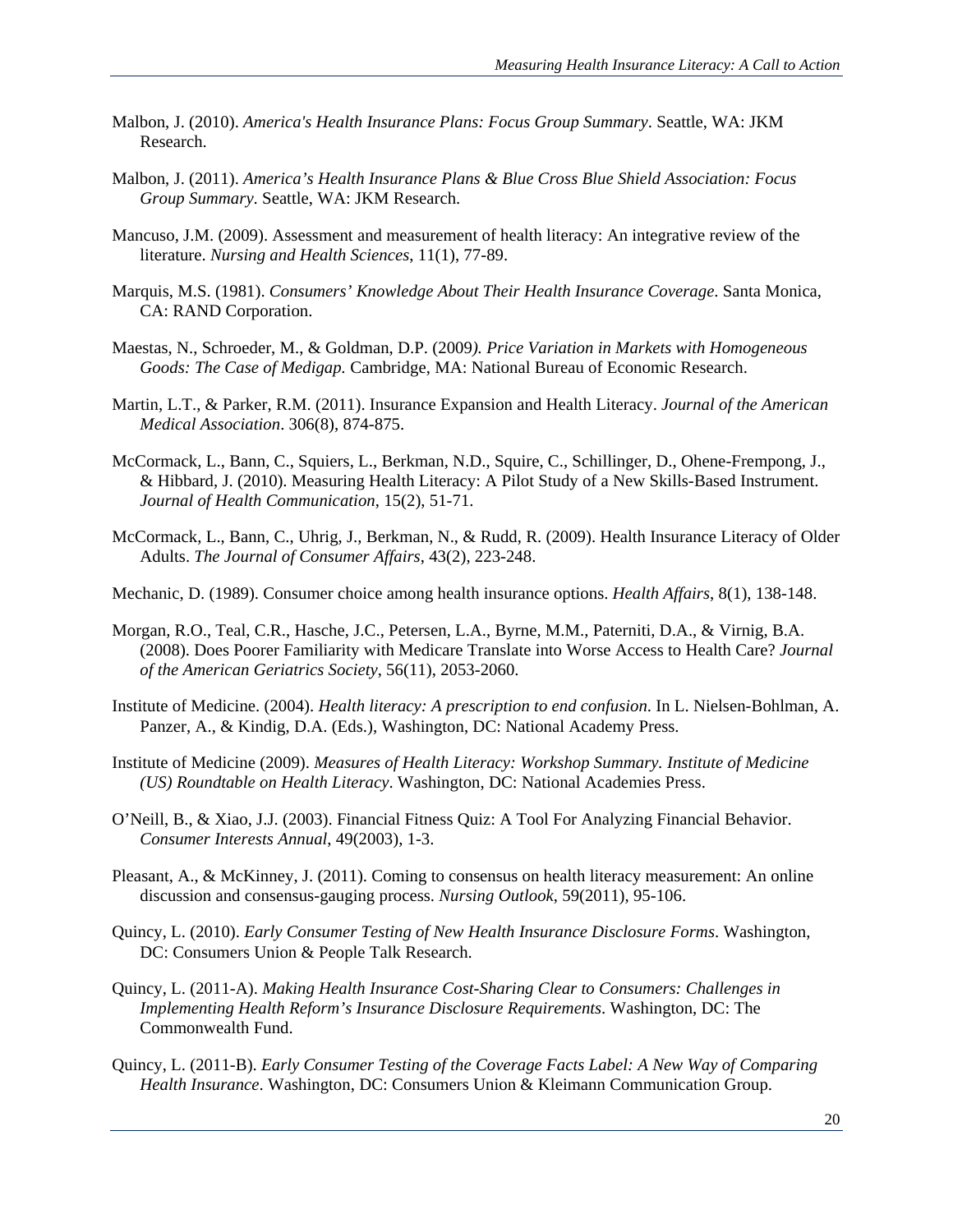- Quincy, L. (2011-C). *Early Consumer Testing of Actuarial Value Concepts.* Washington, DC: Consumers Union & Kleimann Communication Group.
- Quincy, L. (2012). *What's Behind the Door: Consumers' Difficulties Selecting Health Plans.* Washington, DC: Consumers Union.
- Rothman, R.L., Montori, V.M., Cherrington, A., & Pignone, M.P. (2008). Perspective: The Role of Numeracy in Health Care. *Journal of Health Communication*, 13(6), 583-595.
- Sanders, L.M., Federico, S., Klass, P., Abrams, M.A., & Dreyer, B. (2010). Literacy and Child Health: A Systematic Review. *Archives of Pediatrics and Adolescent Medicine*, 163(2), 131-140.
- Sanders, L.M., Thompson, V.T., & Wilkinson, J.D. (2007). Caregiver Health Literacy and the Use of Child Health Services. *Pediatrics*, 119(1), e86-e92.
- Shaller, D. (2005). *Consumers in Health Care: The Burden of Choice*. Oakland, CA: California HealthCare Foundation.
- Shea, J.A., Aguirre, A.C., Sabatini, J., Weiner, J., Schaffer, M., & Asch, D.A. (2005). Developing an Illustrated Version of the Consumer Assessment of Health Plans (CAHPS). *Journal on Quality and Patient Safety*, 31(1), 32-42.
- Stefanacci, R.G. (2006). Are You Health-Insurance Literate? A Question for Physicians. *Journal of the American Geriatrics Society*, 54(1), 166-168.
- Tanamor, M. A., Moriarty, K. A., Carman, K., Moon, M., Smeeding, L., & Wildsmith, T. (2010). *Evaluation of MSA Plans Under the Medicare Program*. Washington, DC: Center for Medicare and Medicaid Services, U.S. Department of Health and Human Services.
- Tennyson, S. (2011). *Consumers' Insurance Literacy*. Terre Haute, IN: Networks Financial Institute at Indiana State University.
- Volpe, R.P., Chen, H., & Liu, S. (2006). An analysis of the importance of personal finance topics and the level of knowledge possessed by working adults. *Financial Services Review*, 15(1), 81-98.
- Wood, S., Hanoch, Y., Barnes, A., Liu, P.J., Cummings, J., Bhattacharya, C., & Rice, T. (2011). Numeracy and Medicare Part D: The Importance of Choice and Literacy for Numbers in Optimizing Decision Making for Medicare's Prescription Drug Program. *Psychology and Aging*, 26(2), 295-307.
- Yin, H.S., Johnson, M., Mendelsohn, A.L., Abrams, M.A., Sanders, L.M., & Dreyer, B.P. (2009). The Health Literacy of Parents in the United States: A Nationally Representative Study. *Pediatrics*, 124(3), s289-s298.
- Yost, K.J., Webster, K., Baker, D.W., Choi, S.W., Bode, R.K., & Hahn, E.A. (2009). Bilingual health literacy assessment using the Talking Touchscreen/la Pantalla Parlanchina: Development and pilot testing. *Patient Education and Counseling*, 75(3), 295-301.
- Yost, K.J., Webster, K., Baker, D.W., Jacobs, E.A., Anderson, A., & Hahn, E.A. (2010). Acceptability of the Talking Touchscreen for Health Literacy Assessment. *Journal of Health Communication*, 15(1), 80-92.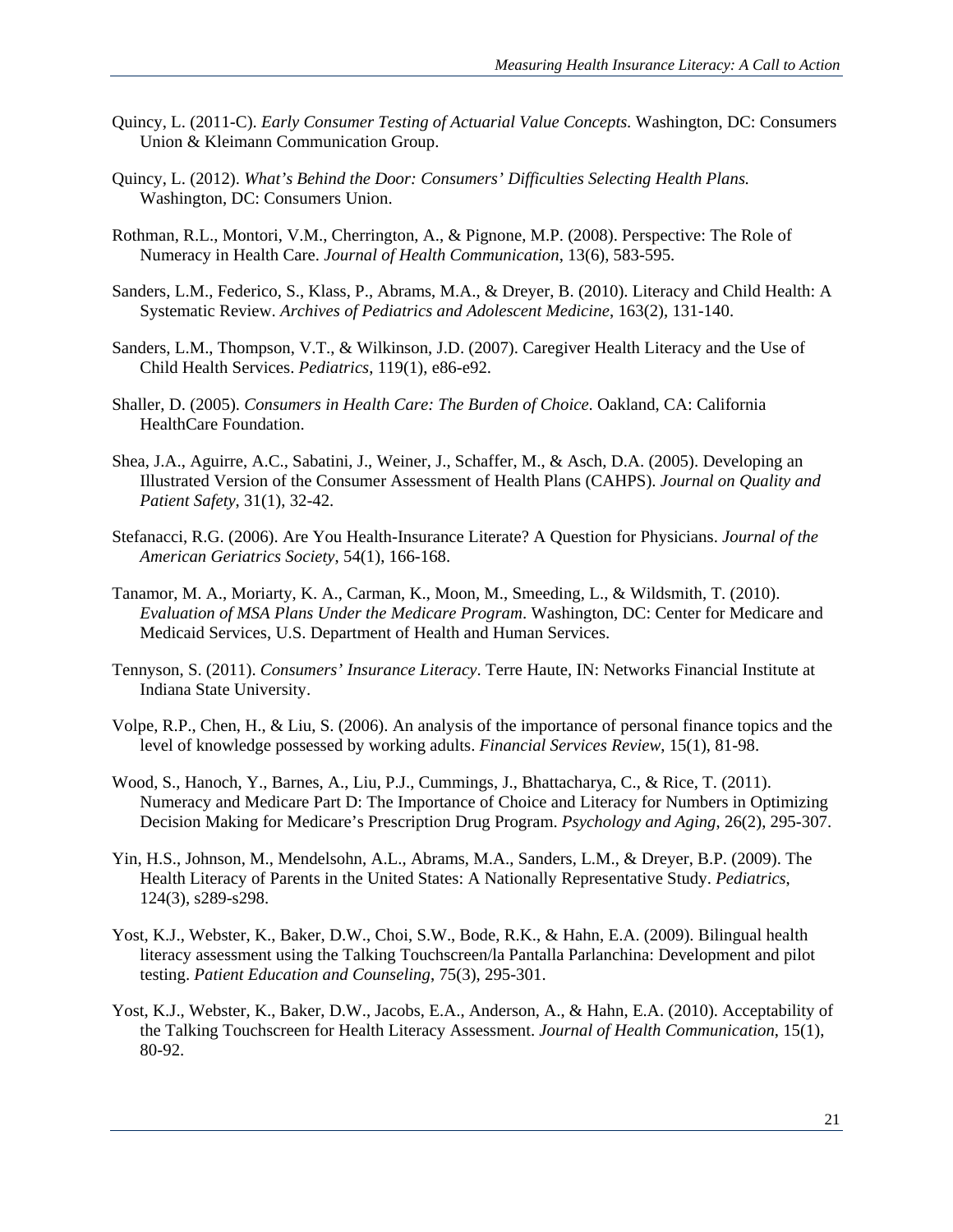#### *Appendix B: Health Insurance Knowledge, Skills, and Confidence—A Draft List*

To develop a clearer picture of the knowledge and skills that health insurance literate consumers would possess, we drafted this preliminary list.

#### **Fundamental Health Insurance Principles**

- Many health problems and catastrophic illnesses are very expensive to treat.
- Health insurance helps protect people from the financial effects of unexpected health problems or catastrophic illness for which costs that may be higher than what they are able to pay from savings and income.
- Not everyone has an expensive health problem every year.
- Most people pay a "premium" to purchase this coverage.
- The combined premiums from policyholders enable health plans to help pay medical expenses of those with unexpectedly high costs. Some years, they may pay more in premiums than they receive in covered medical care. Other years, the cost of medical care paid by their plan may exceed what they paid in premiums.
- People cannot predict what their medical bills will be. So, most people need health insurance.
- Health insurance also pays some or all of the costs for care that is not catastrophic or unexpected—such as preventive care.
- Not all health plans are alike. What is covered and how it is covered differ from policy to policy.
- Various health plan features like "deductible," "co-insurance," "co-pay," "benefit maximum," and patient's "out-of-pocket limit" determine how the costs of care are allocated between the enrollee and the insurance company.
- People should not wait until they or a family member become seriously ill to try to purchase health insurance. [Prior to 2014,] they might be turned down.
- [Starting in 2014] by federal law, everyone will be required to have health insurance, unless there is no affordable option available to you.

#### **How to Purchase/Acquire Health Insurance**

- Health insurance can be purchased or acquired in a number of settings. You can purchase an individual insurance policy on your own for yourself and your family; or through an employer-sponsored health plan; or through a policy issued to members of an association group.
- Depending on where you get your health coverage, you may not have to pay the full premium for the coverage. For example, many employers pay a majority of the premium for their workers. Lower income families may be eligible for subsidized coverage, in which a portion of the cost is born by taxpayers. Many people who buy their own health plan, however, pay the full premium.
- When purchasing a policy, it is very important to know not only the premium, but also things like:
	- What services are covered by the plan, and how much will you have to pay out-ofpocket? The least expensive policy may not provide the best overall value for your health and financial circumstances. How much "coverage" the plan provides depends on things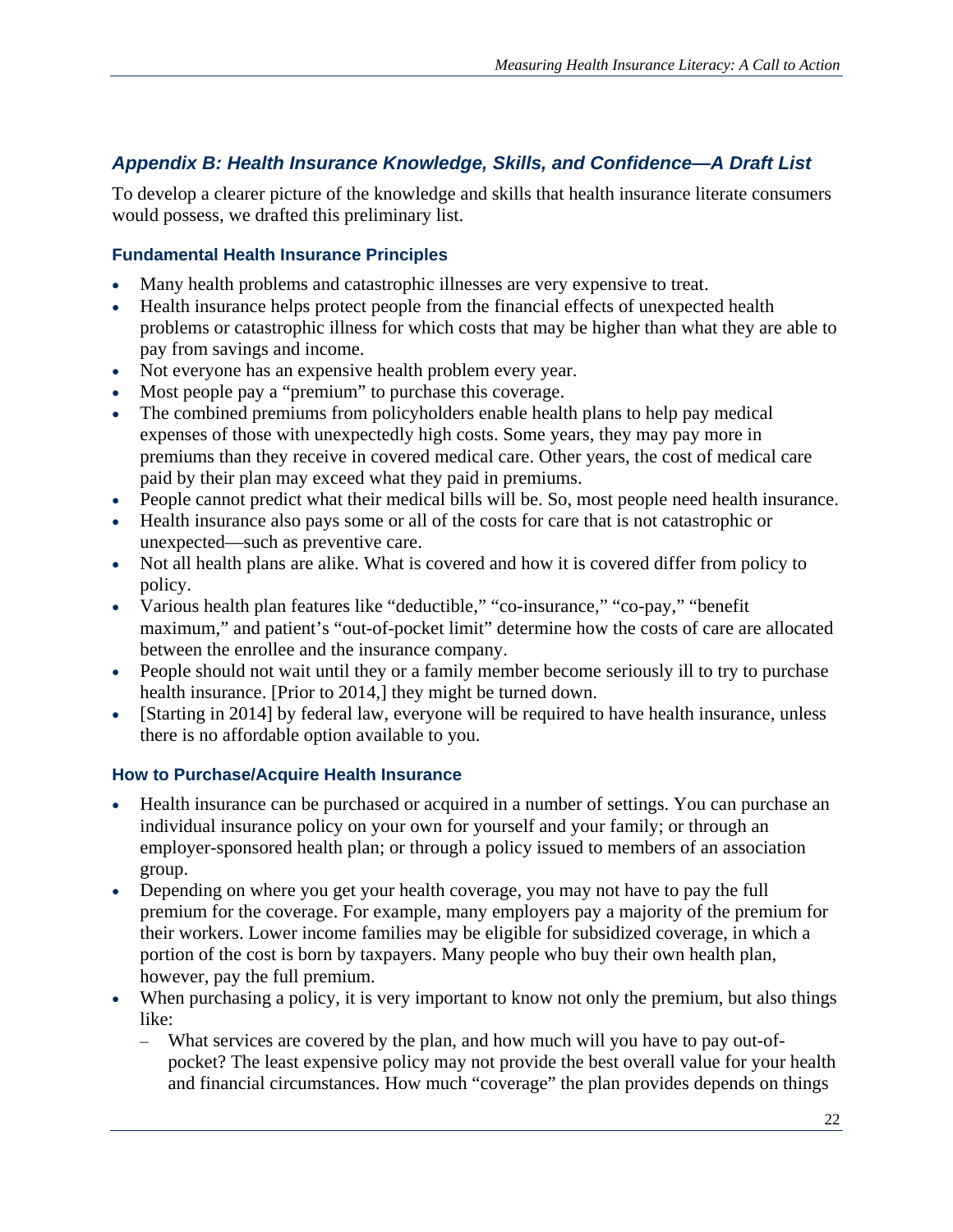like the type and scope of covered medical services; e.g., is maternity care covered? Does it cover the medications you require?

- Who are the preferred providers? Do they include your current physicians, or will you have to pay more to see them? Most health plans use a network of preferred providers (doctors and hospitals). These providers have signed contracts that limit what they can charge—which usually means lower costs for the patient. Which providers your policy covers can make a big difference in your costs and the quality of care you get if you become ill. If staying with your current doctor or hospital is important to you, check to see if they are included in the plans you are considering.
- What is the company's quality rating and history of consumer complaints? While robust information about these may not yet be available, this information is expected to expand. [Note to stakeholders: currently this information is hard to find and not always robust. However, this may improve over time, suggesting a role for this type of information.]
- If you don't have access to coverage through your employer or spouse's employer, you can find out about other insurance options through www.healthcare.gov.
- Rules for renewing health insurance coverage vary by health plan. Contact your employer or health plan directly regarding renewal options and time periods.

#### **How to Use Health Insurance**

- Most health plans use a network of preferred providers (doctors, hospitals, labs). These providers have signed contracts that limit what they can charge—which usually means lower cost for the patient. Most health plans limit the doctors and hospitals you can use. This is called a "preferred provider network." You should contact your health insurance company to find out what doctors and hospitals are in-network for your plan. Enrollees are generally responsible for seeing whether or not the doctor, lab, or hospital is an "in-network" provider, where their costs are usually lower. Enrollees can ask the doctor or hospital to learn whether that provider is in their health plan's network or not.
- Out-of-network providers can be far more costly, as they are not subject to the insurer's provider contracts. If an enrollee uses an out-of-network provider, a different method is used to figure consumers' costs. If the plan is a health maintenance organization (HMO) plan, outof-network care might not be reimbursed at all. If the plan is a Preferred Provider Organization (PPO) or Point of Service (POS), insurance companies use "fee schedules" to determine the average cost of a procedure. This is often called the "usual and customary" or "reasonable and customary" charge. This cost may differ from the actual charge made by the consumers' health care provider, and the consumer may be responsible for the any extra costs.
- Depending on the *type of policy you buy, you may need a referral* from their primary care doctor to get care from a specialist.
- Consumers must understand the key terms that govern how much they will pay: deductible, coinsurance, copay, benefit maximum, and patient's out-of-pocket limit.
- Most managed care plans have a list of drugs that they cover, called a "formulary." The patient's copay for prescription drugs probably will depend on whether they are getting a generic drug, a brand name formulary drug, or a brand name drug not on the plan's formulary. For example, the copay might be \$10 for a generic drug, \$25 for a formulary drug, and \$40 for a brand name nonformulary drug.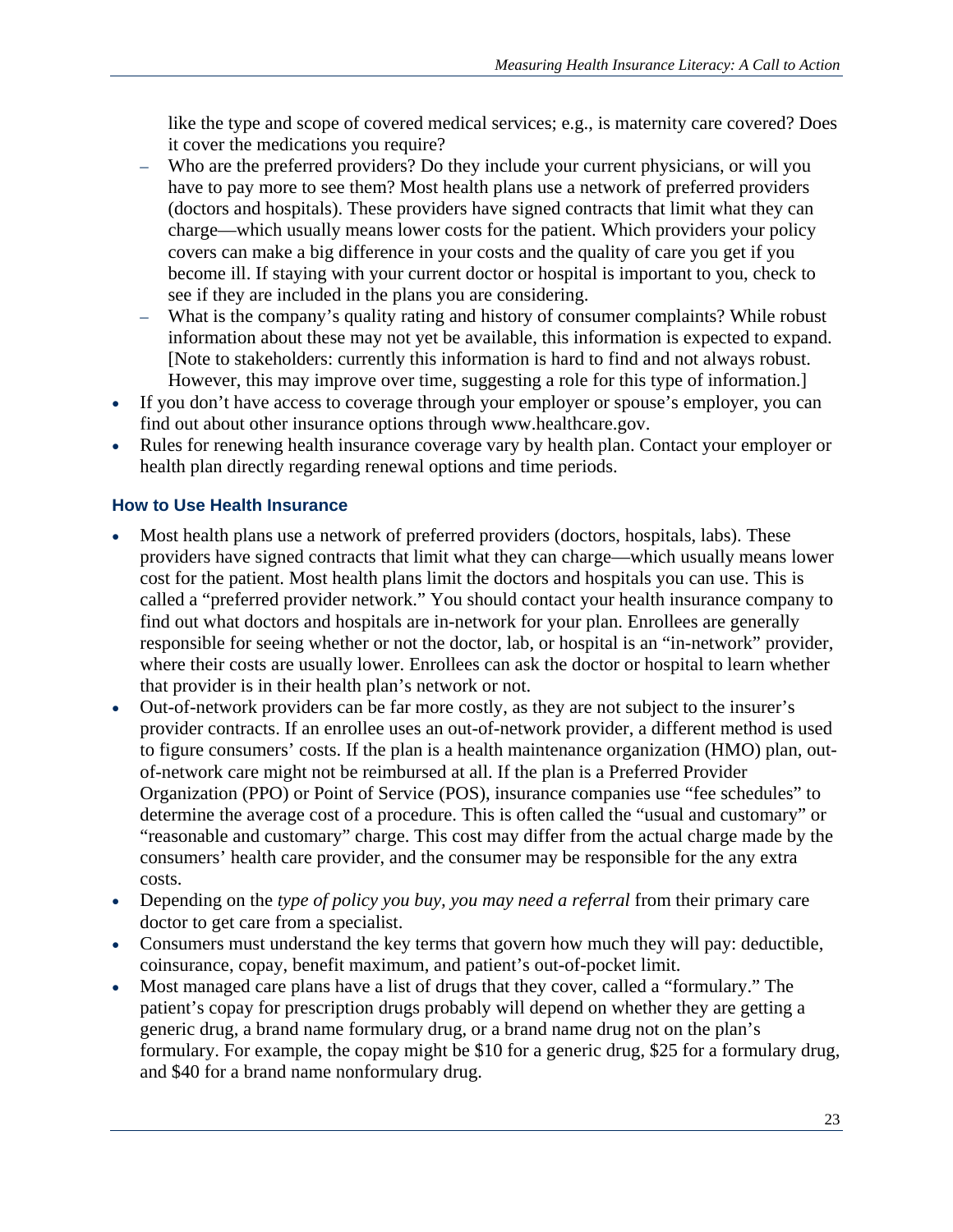- A person may receive a bill from the provider (doctor, hospital, and/or lab) and/or an "Explanation of Benefits" from his or her insurer. Each person should check these carefully for errors and call the customer service number on the bill if one has any questions.
- A person may think that a health insurance company has made an error regarding coverage. If so, that person has grievance and appeal rights. The person should contact the Consumer Assistance Program in his or her state for assistance filling a grievance or appeal. A list can be found here: http://www.healthcare.gov/using-insurance/managing/consumerhelp/index.html.
- [Note to stakeholders: research demonstrates that purchasers of high deductible health plans obtain care, including needed care, less frequently. What is the corresponding knowledge item for consumers? ]
- Where to get help:
	- Number on the back of your insurance card
	- State insurance department or Consumer Assistance Program (for individual and small group plans)
	- Your employer's human resources department (if an employer plan)